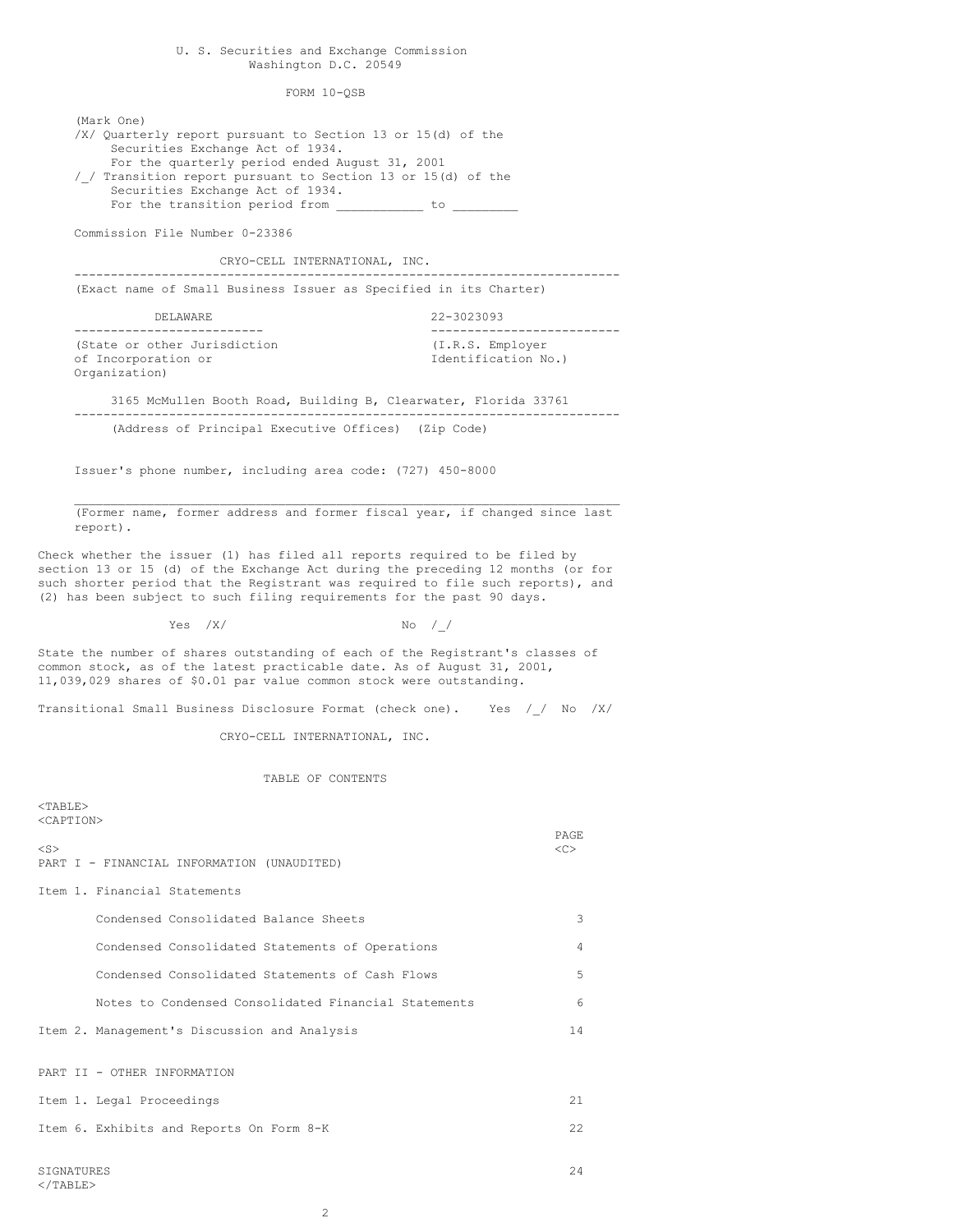# CRYO-CELL INTERNATIONAL, INC. AND SUBSIDIARIES

# ----------------------------------------------

CONSOLIDATED BALANCE SHEETS

 $<$ TABLE $>$ <CAPTION>

|                                                                                                           | ASSETS                               |                              |             |
|-----------------------------------------------------------------------------------------------------------|--------------------------------------|------------------------------|-------------|
|                                                                                                           | ------                               | August 31,                   |             |
| November 30,                                                                                              |                                      | 2001                         |             |
| 2000                                                                                                      |                                      | -----------------            |             |
| -------------                                                                                             |                                      |                              |             |
| $<$ S $>$<br>Current Assets                                                                               |                                      | <<                           | <<          |
| --------------<br>Cash and cash equivalents<br>\$2,695,794                                                |                                      | \$5, 154, 304                |             |
| Accounts receivable and advances (net of allowance for<br>doubtful accounts of \$29,000)<br>131,573       |                                      | 212,741                      |             |
| Receivable - Litigation                                                                                   |                                      | $\overline{\phantom{a}}$     |             |
| 69,178<br>Receivable - Revenue Sharing Agreement                                                          |                                      | 370,000                      |             |
| 380,000<br>Note Receivable                                                                                |                                      | 100,000                      |             |
| Marketable securities                                                                                     |                                      | 336,331                      |             |
| 429,428                                                                                                   |                                      |                              |             |
| Prepaid expenses and other current assets<br>174,817                                                      |                                      | 251,576<br>----------------- |             |
| -------------<br>Total current assets                                                                     |                                      | 6,424,952                    |             |
| 3,880,790                                                                                                 |                                      | -----------------            |             |
| -------------<br>Property and Equipment<br>3,018,708                                                      |                                      | 3,202,385                    |             |
| ----------------------<br>-------------                                                                   |                                      | -----------------            | $---$       |
| Other Assets                                                                                              |                                      |                              |             |
| ------------<br>Intangible assets (net of amortization of \$63,532 and \$57,018, respectively)<br>108,675 |                                      | 117,031                      |             |
| Investment in European Affiliates<br>1,000,000                                                            |                                      | 2,800,000                    |             |
| Investment option to purchase<br>100,000                                                                  |                                      | 100,000                      |             |
| Loan receivable - affiliate<br>100,000                                                                    |                                      | 150,000                      |             |
| Deposits with vendors and others<br>29,195                                                                |                                      | 658,495<br>----------------- | $- - - - -$ |
| -------------<br>Total other assets                                                                       |                                      | 3,825,526                    |             |
| 1,337,870                                                                                                 |                                      | -----------------            | $---$       |
| -------------<br>\$8,237,368                                                                              |                                      | \$13,452,863                 |             |
|                                                                                                           |                                      | ==================           |             |
| ------------------                                                                                        | LIABILITIES AND STOCKHOLDERS' EQUITY |                              |             |
|                                                                                                           |                                      | August 31,                   |             |
| November 30,                                                                                              |                                      |                              |             |
| 2000                                                                                                      |                                      | 2001<br>----------------     |             |
| ------------<br>Current Liabilities                                                                       |                                      |                              |             |
| --------------<br>Accounts payable                                                                        |                                      | Ş.<br>93,931                 |             |
| \$<br>92,911<br>Accrued expenses and withholdings                                                         |                                      | 86,213                       |             |
| 182,782<br>Current portion of obligations under capital leases                                            |                                      | 1,933                        |             |
| 3,122                                                                                                     |                                      |                              |             |

----------------- ----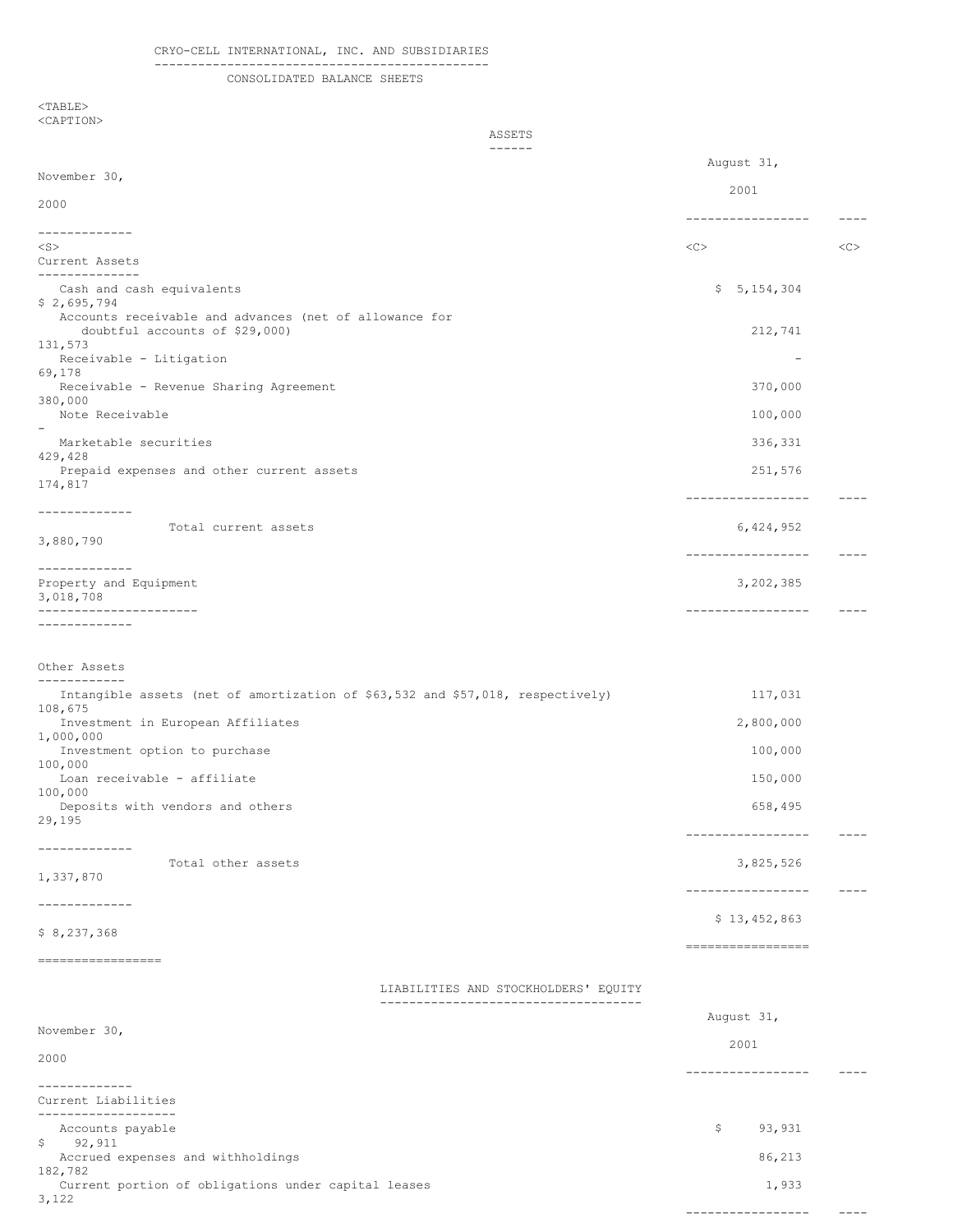------------- Total current liabilities 182,077 278,815 ----------------- ---- ------------- Other Liabilities ----------------- Unearned revenue 974,174 1,279,683<br>Deposits Deposits 153,225 28,725 Obligations under capital leases-net of current portion 9,394 14,530 ----------------- ---- ------------- Total other liabilities 1,136,793 1,322,938 ----------------- ---- ------------- Stockholders' Equity -------------------- Preferred stock (500,000 \$.01 par value authorized and unissued) - Common stock (20,000,000 \$.01 par value common shares authorized; 11,039,029 at August 31, 2001, and 10,135,629 at November 30, 2000 issued and outstanding) 110,380 101,327 Additional paid-in capital 19,900,716 15,214,215 Additional paid-in capital - stock options 209,556 124,010 Accumulated other comprehensive income 117,831 26,928 Accumulated deficit (8,204,490) (8,830,865) ----------------- ---- ------------- Total stockholders' equity and the stockholders' equity and the stockholders' equity and the stockholders' equity 6,635,615 ----------------- ---- ------------- \$ 13,452,863 \$ 8,237,368 ================= =================  $<$ /TABLE $>$ The accompanying notes to consolidated financial statements are an integral part of these statements. 3 CRYO-CELL INTERNATIONAL, INC. AND SUBSIDIARIES ---------------------------------------------- CONSOLIDATED STATEMENTS OF OPERATIONS AND COMPREHENSIVE INCOME (LOSS) <TABLE> <CAPTION> Three Months Ended Nine Months Ended ------------------ ---------- ------- August 31, August 31, August 31, August 31, 2001 2000 2001 2000 ---------------- ----------------- ------------------ ------------------ <S> <C> <C> <C> <C><br>Revenue  $$1,414,417$   $$554,628$   $$4,046,906$ \$ 1,500,269 ---------------- ----------------- ------------------ ------------------ Costs and Expenses: Cost of sales 454,289 258,562 1,113,801 641,890 Marketing, general & administrative expenses 586,729 739,179 2,686,896 1,969,202 Research, development and related engineering 30,318 94,760 49,409

290,485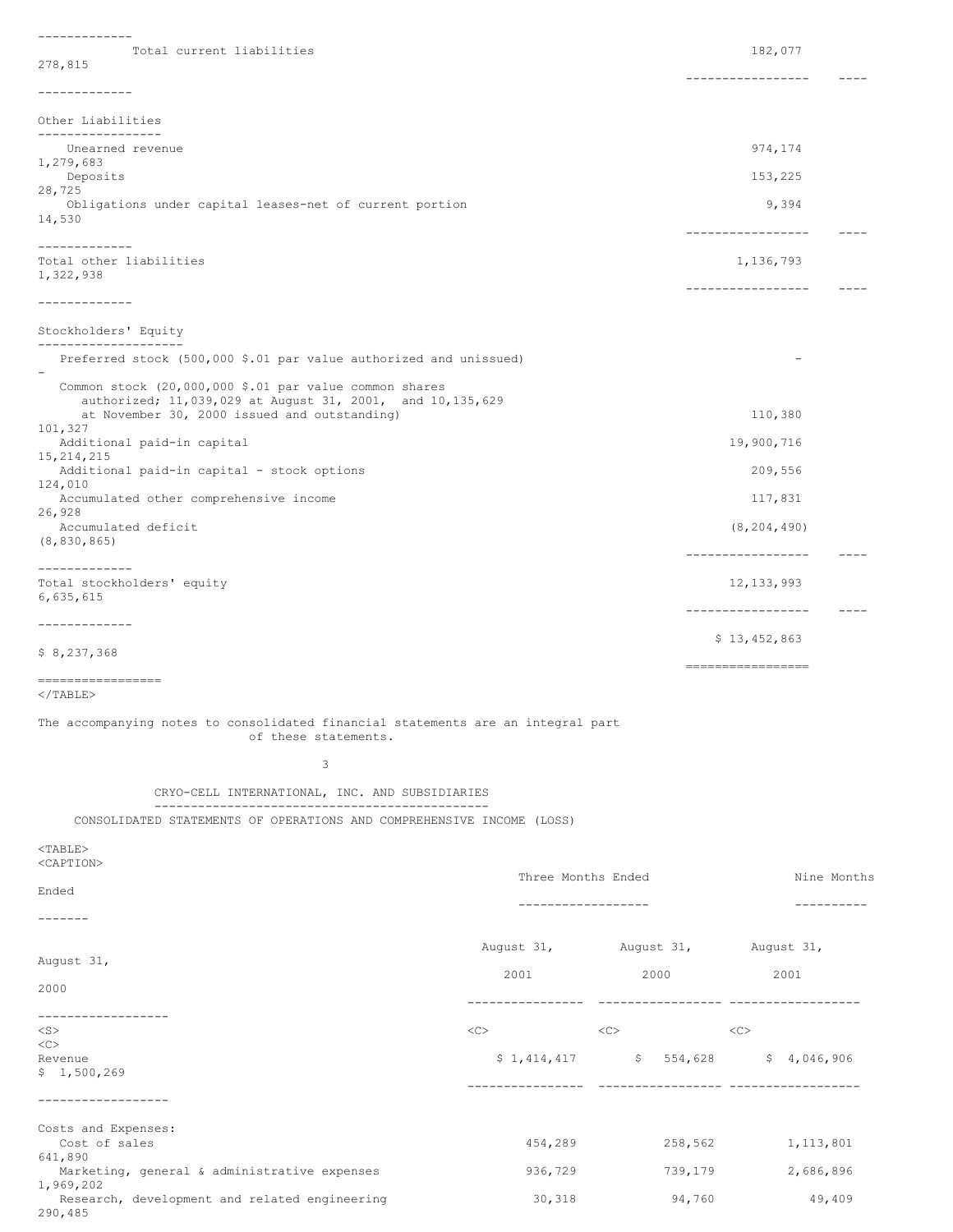| Depreciation and amortization<br>81,838                                                               | 74,012                   | 27,289 222,196                         |            |
|-------------------------------------------------------------------------------------------------------|--------------------------|----------------------------------------|------------|
| ------------------<br>Total cost and expenses<br>2,983,415                                            |                          | 1,495,348 1,119,789 4,072,302          |            |
| -----------------<br>Operating Income (Loss)<br>(1, 483, 146)                                         |                          | $(80, 931)$ $(565, 162)$ $(25, 396)$   |            |
| ----------------<br>Other Income and (Expense):                                                       |                          |                                        |            |
| Interest Income                                                                                       |                          | 22, 124 42, 810                        | 83,571     |
| 84,142<br>Interest Expense                                                                            | (402)                    | (778)                                  | (1, 396)   |
| (2, 023)<br>Other Income                                                                              | 212,039                  | 200,000                                | 582,181    |
| 400,000<br>Settlement on Litigation                                                                   | 119,314                  | 62,631                                 | 119,314    |
| 62,631<br>Loss on Sale of Marketable Securities                                                       | $\overline{\phantom{a}}$ | the company's company's com-           | (131, 899) |
| -----------------<br>Total other income<br>544,750                                                    |                          | 353,075 304,663 651,771                |            |
| -----------------<br>Net Income (Loss)<br>\$ (938, 396)                                               |                          | $$272,144$ $$(260,499)$ $$626,375$     |            |
| ==================<br>Net income (loss) per share - basic and diluted<br>(50.10)                      |                          | $$0.03$ (\$0.03) \$ 0.06               |            |
| ==================<br>Number of Shares Used In Computation<br>Basic and diluted<br>9,757,789          |                          | 10, 384, 844 10, 072, 120 10, 241, 437 |            |
| ===================                                                                                   |                          |                                        |            |
| Comprehensive income (loss):<br>Net income (loss):<br>(938, 396)<br>Other comprehensive income (loss) | 272, 144                 | (260, 499)                             | 626,375    |
| Net increase (decrease) in value<br>of marketable securities<br>251,260                               |                          | 120,713 (146,452)                      | 90,903     |
| ------------------<br>Comprehensive income (loss)<br>(687, 136)                                       |                          | 392,857 (406,951) 717,278              |            |
| -------------------<br>Comprehensive income (loss) per share - basic and diluted<br>(0.07)            | 0.04                     | (0.04)                                 | 0.07       |
| -------------------<br>$\langle$ /TABLE>                                                              |                          |                                        |            |

The accompanying notes to consolidated financial statements are an integral part of these statements.

4

CRYO-CELL INTERNATIONAL, INC. AND SUBSIDIARIES ---------------------------------------------- CONSOLIDATED STATEMENT OF CASH FLOWS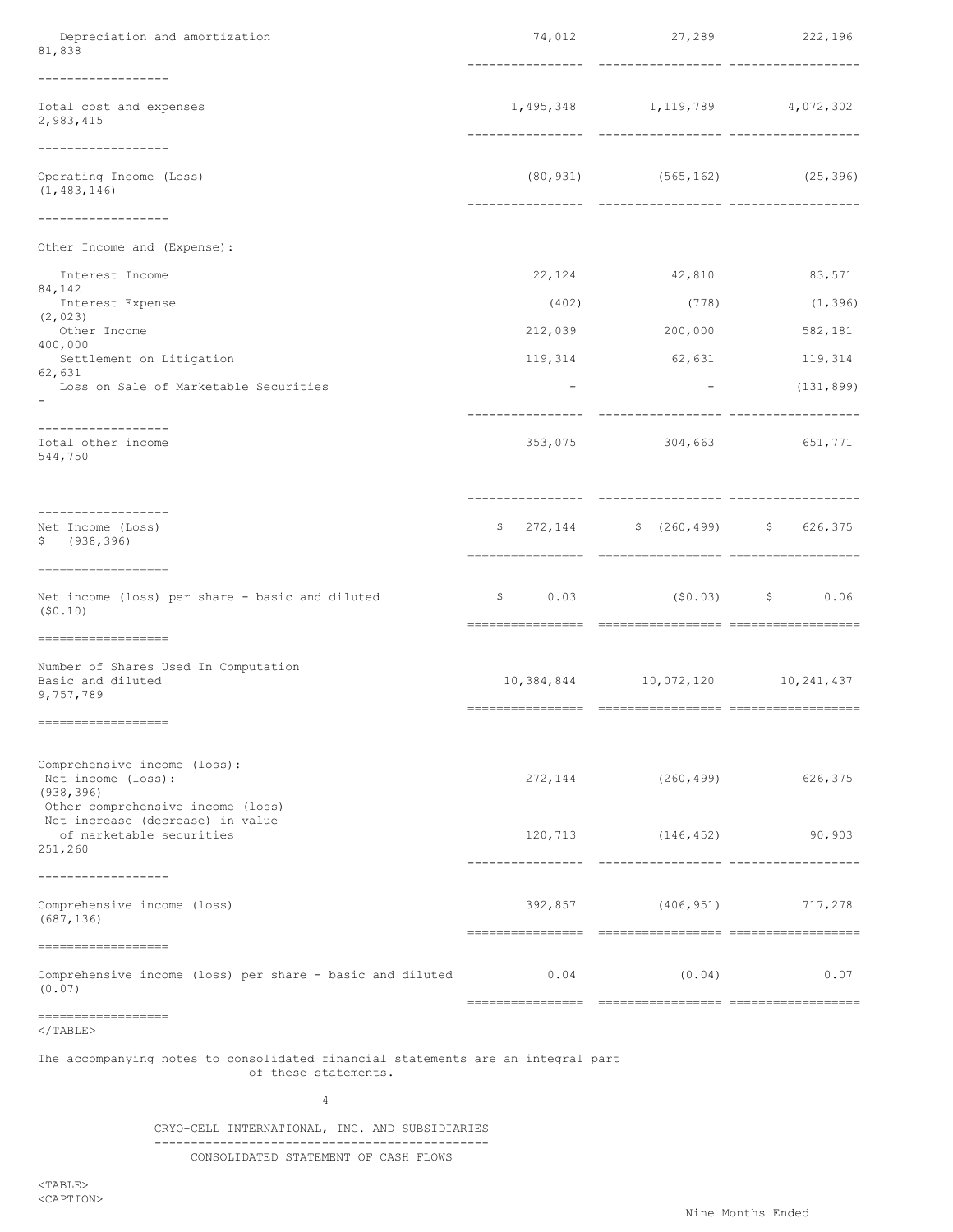|                                                                                                   | August 31,                     | August                          |
|---------------------------------------------------------------------------------------------------|--------------------------------|---------------------------------|
| 31,                                                                                               | 2001                           | 2000                            |
| <s></s>                                                                                           | $- - - - -$<br><<              | $- - - -$<br><<                 |
| Cash Flows from Operating Activities<br>Net Income (Loss)                                         | 626,375<br>\$                  | \$                              |
| (938, 396)                                                                                        |                                |                                 |
| Adjustments to reconcile net loss<br>to cash used for operating activities:                       |                                |                                 |
| Depreciation and amortization<br>Loss on sale of marketable securities                            | 246,394<br>131,899             | 102,011                         |
| Issuance of common stock for interest and services rendered<br>Changes in assets and liabilities: | 318,646                        | 201,273                         |
| Accounts receivable                                                                               | (81, 168)                      |                                 |
| (76, 949)<br>Receivable - Litigation                                                              | 69,178                         |                                 |
| -<br>Receivable - CCEL Europe                                                                     |                                |                                 |
| (600, 000)<br>Receivable - Revenue Sharing Agreement<br>Receivable - Insurance Claim              | 10,000                         | 50,000                          |
| (62, 631)<br>Note Receivable                                                                      | (100, 000)                     |                                 |
| -<br>Receivable - Litigation                                                                      |                                |                                 |
|                                                                                                   | (76, 759)                      |                                 |
| Prepaid expenses and other current assets<br>(27, 787)                                            |                                |                                 |
| Deposits                                                                                          | (479, 300)                     |                                 |
| Accounts payable<br>37,982                                                                        | 1,019                          |                                 |
| Accrued expenses<br>(22, 376)                                                                     | (96, 569)                      |                                 |
| Refundable income taxes payable                                                                   |                                |                                 |
| 100<br>Unearned revenue and deposits                                                              | (331,008)<br>----------------- | 1,098,197<br>------------------ |
| Net cash provided by (used for) operating activities<br>(238, 576)                                | 238,707                        |                                 |
|                                                                                                   | ----------------               | ----------------                |
| Cash flows from investing activities:                                                             |                                |                                 |
| Investment - option to purchase<br>(100, 000)                                                     |                                |                                 |
| Investment in European Affiliates                                                                 | (1, 800, 000)                  |                                 |
| Loan receivable                                                                                   | 250,000                        |                                 |
| Purchases of securities<br>(2, 500)                                                               |                                |                                 |
| Purchases of property and equipment<br>(363, 447)                                                 | (423, 557)                     |                                 |
| Payments for intangible assets                                                                    | (14, 870)                      |                                 |
| (23, 630)                                                                                         | ----------------               | -------------------             |
| $- -$<br>Net cash provided by (used for) investing activities<br>(489, 577)                       | (1, 988, 427)                  |                                 |
| $- -$                                                                                             | ----------------               | -------------------             |
| Cash flows from financing activities                                                              |                                |                                 |
| Proceeds from the sale of securities<br>Proceeds from the issuance of common stock                | 52,101<br>24,500               | 21,000                          |
| Proceeds from the sale of warrants                                                                | 300,000                        | $\overline{\phantom{0}}$        |
| Exercise of stock options<br>Repayment of capital leases                                          | 3,837,955<br>(6, 326)          | 2,476,351                       |
| (5, 699)                                                                                          | -----------------              | -----------------               |
| $- -$<br>Net cash provided by financing activities:                                               | 4,208,230                      | 2,491,652                       |
| $- -$                                                                                             | ----------------               | ___________________             |
|                                                                                                   |                                |                                 |
| Increase (decrease) in cash and cash equivalents                                                  | 2,458,510                      | 1,763,499                       |
| Beginning of period<br>1,555,190                                                                  | 2,695,794                      |                                 |
|                                                                                                   | ----------------               | ------------------              |

-----------------

 $-\!$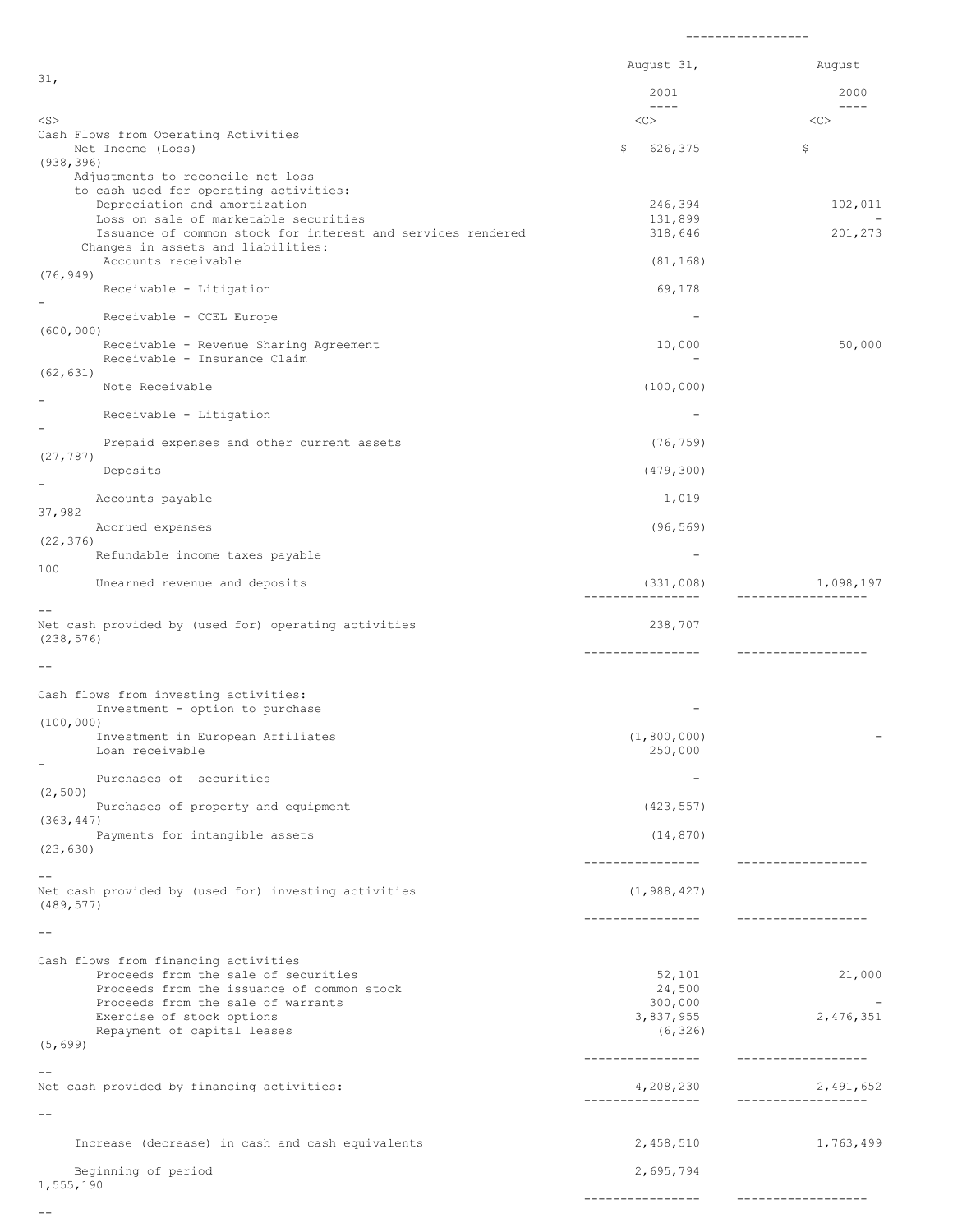|                                                   | ________________<br>________________ |    |
|---------------------------------------------------|--------------------------------------|----|
| Income taxes<br>$\sim$                            | \$<br>$\overline{\phantom{0}}$       | \$ |
| ====================                              | .                                    |    |
| <b>Tnterest</b><br>2,023                          | \$<br>1,396<br>________________      | \$ |
| Supplemental disclosure of cash flow information: |                                      |    |
| ----------------------                            | ________________                     |    |
| End of period<br>3,318,689                        | \$5,154,304<br>________________      | \$ |
|                                                   |                                      |    |

## $\langle$ /TABLE>

# The accompanying notes to consolidated financial statements are an integral part of these statements.

5

CRYO-CELL INTERNATIONAL, INC. NOTES TO CONDENSED CONSOLIDATED FINANCIAL STATEMENTS August 31, 2001 (Unaudited)

#### NOTE 1 - FINANCIAL STATEMENTS --------------------------------

====================

The Consolidated Financial Statements including the Consolidated Balance Sheet as of August 31, 2001, Consolidated Statements of Operations for the nine months ended August 31, 2001 and Consolidated Statement of Cash Flows for the nine months ended August 31, 2001 have been prepared by the Company, without audit. In the opinion of Management, all adjustments (which include only normal recurring adjustments) necessary to present fairly the financial position, results of operations and changes in cash flows at August 31, 2001 and for all periods presented have been made.

Certain information and footnote disclosures normally included in consolidated financial statements prepared in accordance with generally accepted accounting principles have been condensed or omitted. It is suggested that these condensed financial statements be read in conjunction with the financial statements and notes thereto included in the Company's November 30, 2000 Annual Report on Form 10-KSB.

NOTE 2 - MARKETABLE SECURITIES ---------------------------------

Return on Investment Corporation

In August 2000 Return on Investment Corporation (ROI) merged into Net/Tech International, Inc. (NTTI). ROI exchanged one share of common stock for twenty shares of NTTI common stock.

In November 1998 the Company's ownership percentage in Net/Tech International Inc. (NTTI) decreased to less than 20% of the outstanding shares of NTTI. In previous years, the Company accounted for its investment in NTTI using the equity method but as of the date upon which its ownership percentage fell below 20% the Company used the guidance in SFAS 115 Accounting for Certain Investment in Debt and Equity Securities, to account for the investment. Since NTTI stock was thinly traded and subject to considerable price fluctuation, if the Company were to attempt to sell large blocks of shares, it was unlikely that the Company would be able to obtain the exchange market value listed. This security was therefore subject to considerable market risk as well as subject to certain trading restrictions that limit the number of shares that can be sold during a 90-day period.

The Company recognized losses under the equity method for the NTTI investment during 1998 reducing the cost basis of the stock to \$0. An unrealized gain has been recorded as a component of stockholders equity in the amount of \$289,011 and \$389,430 to reflect the fair market value of the investment as of August 31, 2001 and August 31, 2000, respectively.

> CRYO-CELL INTERNATIONAL, INC. NOTES TO CONDENSED CONSOLIDATED FINANCIAL STATEMENTS August 31, 2001 (Unaudited)

6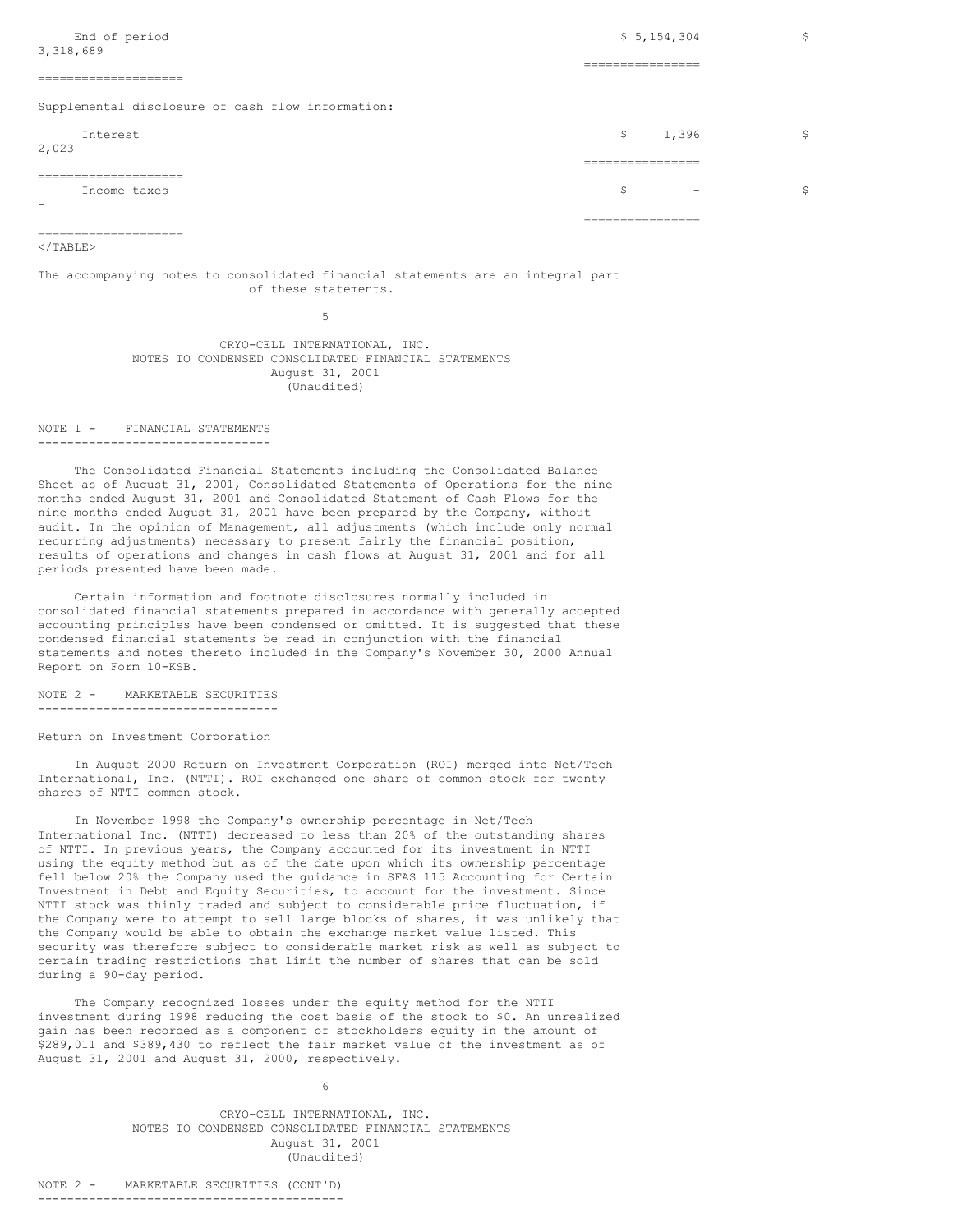In 1997 the Company acquired 100,000 shares of an equity security in payment for the sale of a Revenue Sharing Agreement. The original cost as determined by the trading price on the date of acquisition was \$400,000. During February and March 2001, the Company sold 46,000 shares. The gross proceeds from the sales were \$52,101, which resulted in a loss of \$131,899, which is recognized as a Loss on the Sale of Securities. The fair value of this security as of August 31, 2001 and August 31, 2000 was \$44,820 and \$190,620, respectively and the unrealized holding loss on this security was \$171,180 and \$209,380 as of August 31, 2001 and August 31, 2000, respectively.

NOTE 3 - COMMITMENTS AND CONTINGENCIES -----------------------------------------

In June 1998, the Company entered into an agreement with World Medical Match, a non-profit corporation, whose mission includes assisting the poor with funds to provide them access to medical matching opportunities. The agreement states that World Medical Match agrees to grant the Company \$50,000 for the purpose of paying for 200 U-Cord((TM)) stem cell collection kits, processing and the first year of cryogenic storage for the benefit of indigent expectant parents. Upon execution of the agreement the Company was granted \$25,000, the unused portion is classified as a deposit on the balance sheet. The Company is currently working with local medical practices, hospitals, and other medical industry organizations to implement this project and at August 31, 2001 has virtually depleted the \$25,000 initial deposit. The Company has requested the release of the second \$25,000.

In January 2000 the Company extended its marketing agreement for three years with Lamaze Publishing Company to sponsor the Lamaze You and Your Baby tutorial tape and full-page advertisements in the Lamaze Parent Magazine at an initial cost of \$213,362. The total cost for 2001 is \$223,585. In July 1999, the Company was informed that Lamaze Publishing Company was acquired by iVillage, Inc., a leading online women's network. The Company's agreements with Lamaze will remain in tact, including the exclusivity provisions as the only cord blood preservation company on the Lamaze You and Your Baby educational videotape through the year 2003.

On April 6, 2000, the Company entered into a renewable agreement with COLTEC, Ltd. for the exclusive license to market the Company's U-Cord(TM) program in Europe. The marketing rights allow COLTEC, Ltd. to directly market the U-Cord program, sell revenue sharing agreements or further sub-license the marketing rights throughout Europe. The Company received \$1,400,000 in cash for the marketing license and will receive royalties of 10.5% to 20% of adjusted U-Cord processing and storage revenues to be generated in Europe, and granted COLTEC, Ltd. a three year option to purchase 100,000 shares of the Company's common stock (\$8.00 exercise price) and will issue up to 100,000 additional options (\$12.00 exercise price) as needed, to facilitate sales of sub-licensing and/or revenue sharing agreements in Europe. The Company recognized \$465,000 of the licensing fees in fiscal 2000 and \$525,000 as of August 31, 2001. Subsequent to the licensing agreement date, COLTEC, Ltd. formed a corporation, CRYO-CELL Europe, B.V. to engage in the cryogenic cellular storage business under the agreement. On September 19, 2000, the Company entered into an agreement to purchase approximately 6% of CRYO-CELL Europe, B.V. In October and November 2000, the Company paid \$1,000,000 for 38,760 shares of the capital stock of CRYO-CELL Europe, B.V. that the Company owned on January 24, 2001.

> CRYO-CELL INTERNATIONAL, INC. NOTES TO CONDENSED CONSOLIDATED FINANCIAL STATEMENTS August 31, 2001 (Unaudited)

7

#### NOTE 3 - COMMITMENTS AND CONTINGENCIES (CONT'D) --------------------------------------------------

On August 28, 2001, the Company entered into an agreement with CRYO-CELL Europe, N.V. to purchase 21.9% of CRYO-CELL Italia, Srl from CRYO-CELL Europe's equity in this emerging business entity. CRYO-CELL Italia intends to offer the U-Cord program to expectant parents in Italy, initially operating from a laboratory in the Vatican-owned San Raphaelo Hospital in Milan. Through its prior agreement with CRYO-CELL Europe, the Company will receive a portion of the processing and storage fees generated by CRYO-CELL Italia's operations. The Company's equity purchase of \$1,800,000 was facilitated by the exercise of previously issued stock options.

On June 13, 2001, the Company entered into an agreement for the exclusive license to market the Company's U-Cord program. The license allows CRYO-CELL de Mexico to directly market and operate the U-Cord program throughout Mexico and Central America. The total cost of the license is \$900,000 and the licensing fees are 10.5% to 18% of adjusted U-Cord processing and storage revenues to be generated in Mexico and Central America. Per the agreement CRYO-CELL de Mexico will purchase 100,000 warrants at \$1.00 each giving them the right to purchase 100,000 shares of the Company's common stock at an exercise price of \$8.00 per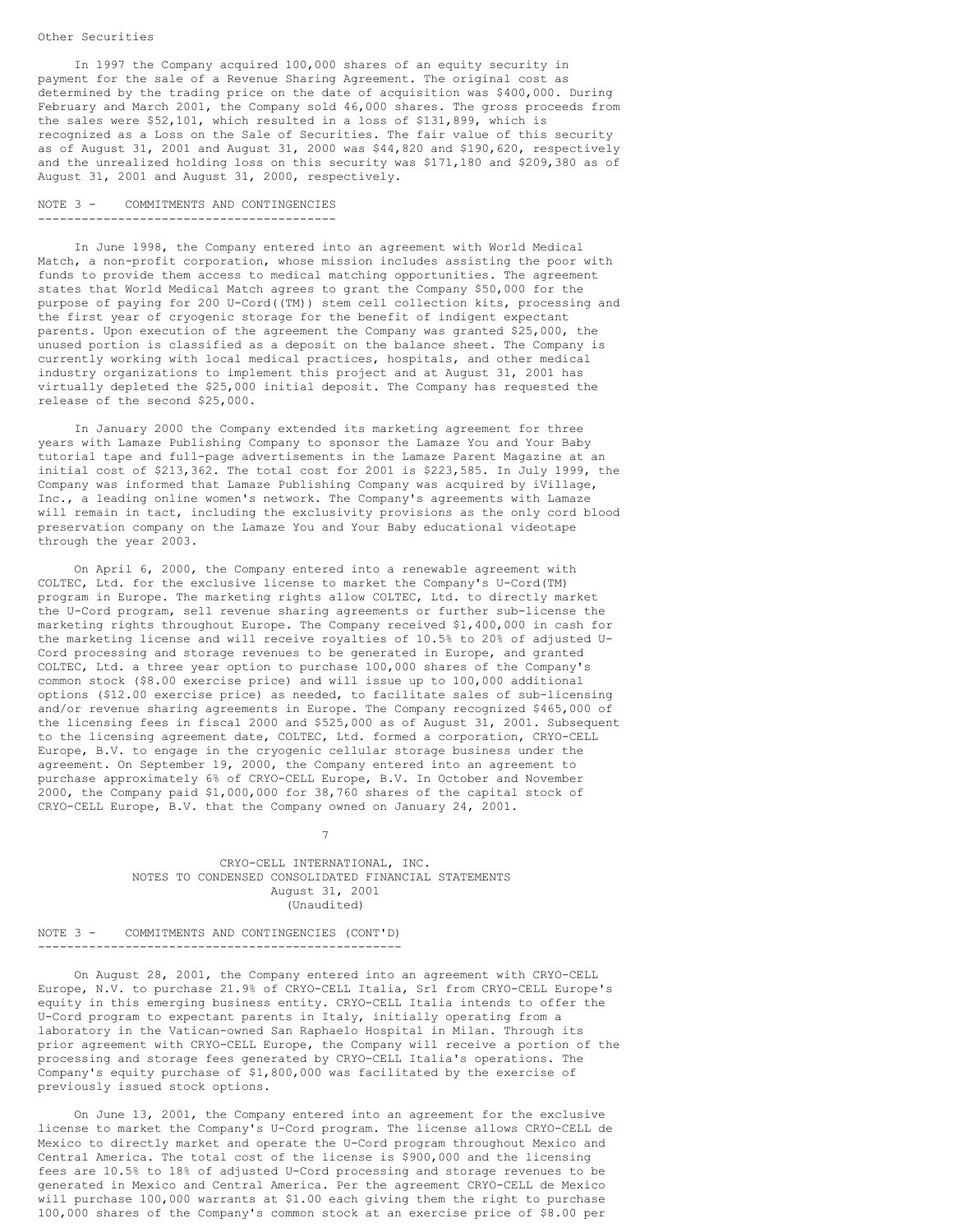share. In June 2001 an initial deposit of \$100,000 was received. The remainder of the payments is due to be paid in three installments over a two-year period. During October 2001, the License Agreement was revised. The initial cost of the license was reduced to \$600,000 in exchange for a higher percentage of on-going fees. The Company will now receive 15% of processing fees and 25% of annual storage fees.

On August 15, 2001, the Company entered into an agreement with CRYO-CELL Middle East, Inc. for the exclusive license to market the Company's U-Cord program in Israel and throughout the Middle East. The total cost of the license is \$1,000,000 which will be recognized by the Company over a three year period. In addition to the license fees, the Company is entitled to receive 15% of net processing revenues and at least 18% of annual storage fees generated by CRYO-CELL Middle East's operations. In addition, the Company agreed to the sale of 100,000 warrants at \$1.00 each to purchase shares of CCEL at \$9.00 per share over the next five years. In August 2001 the Company received the initial deposit of \$50,000 and \$100,000 for the purchase of the warrants.

### NOTE 4 - LEGAL PROCEEDINGS

-----------------------------

On or about July 11, 1996, CRYO-CELL filed suit in San Francisco Superior Court against the University of Arizona, Dr. David Harris and Cord Blood Registry, Inc. (CBR). The suit claimed breach of contract and other related business torts. After settlement discussions were unproductive, the University of Arizona counter-sued CRYO-CELL for breach of contract and negligent misrepresentation on March 27, 1997.

On July 20, 1998, as a result of the evidence, the jury awarded CRYO-CELL \$1,050,000 against Defendant University of Arizona. In addition, an award of \$120,000 was granted to the Company against the University of Arizona and David Harris, individually, for misappropriation of trade secrets. The court rejected three post-trial motions by the University of Arizona including a request to reduce the award or set aside the verdict.

8

CRYO-CELL INTERNATIONAL, INC. NOTES TO CONDENSED CONSOLIDATED FINANCIAL STATEMENTS August 31, 2001 (Unaudited)

### NOTE 4 - LEGAL PROCEEDINGS (CONT'D) --------------------------------------

On or about September 27, 1999 the Company accepted the University's offer of \$800,000 and settled the matter. On September 30, 1999, the Company received \$441,000 from the University of Arizona. The remaining balance of \$359,000 is being held in escrow, to satisfy a legal lien filed November 4, 1998 by the Company's previous attorneys, Horwitz and Beam. The Company disputes their position and has countersued Horwitz and Beam for malpractice and is seeking \$1,000,000 in compensatory damages and an unspecified amount of punitive damages deemed appropriate by the court. CRYO-CELL retained the services of Horwitz & Beam, a California law firm, to handle the above-described lawsuit including its allegations against CBR for interference in a legitimate contract between two parties and unfair business practices, among other claims. The court granted a summary judgment dismissal in favor of CBR. CRYO-CELL believes that Horwitz & Beam mishandled the CBR aspect of the case and certain aspects of its case against the University of Arizona. There is a dispute concerning the amount of fees owed by the Company to Horwitz & Beam.

On March 8, 1999, the Company, the Company's CEO and Chairman, the Company's Executive Vice President, and the Company's legal counsel were named as the defendants in a lawsuit filed in the Superior Court of Orange County, California by Horwitz & Beam, the attorneys which had represented CRYO-CELL in its suit against the University of Arizona et al. The plaintiff alleges breach of contract and seeks payment of \$129,822 in allegedly unpaid fees and costs associated with the University of Arizona litigation. The plaintiff also asserts claims of misrepresentation. In reference to these misrepresentation claims, plaintiff has filed a Statement of Damages, which asserts \$1,000,000 in general damages and \$3,500,000 in punitive damages.

The Company believes there is no merit to the suit and that none of the claimed \$129,822 in fees is due and owing under the contract. The Company believes that Horwitz & Beam brought this action and improperly sought punitive damages for the purpose of interfering with the Company's efforts to raise and maintain additional capital.

Accordingly, on June 14, 1999, the Company filed: (1) an answer denying all liability; (2) a counterclaim for breach of contract and malpractice, seeking in excess of \$1 million in compensatory damages arising from the malpractice; (3) a motion to dismiss the individual defendants for lack of jurisdiction; and (4) a motion to dismiss all punitive damages allegations against the Company.

On December 17, 1999, Judge Alicemarie H. Stotler of the United States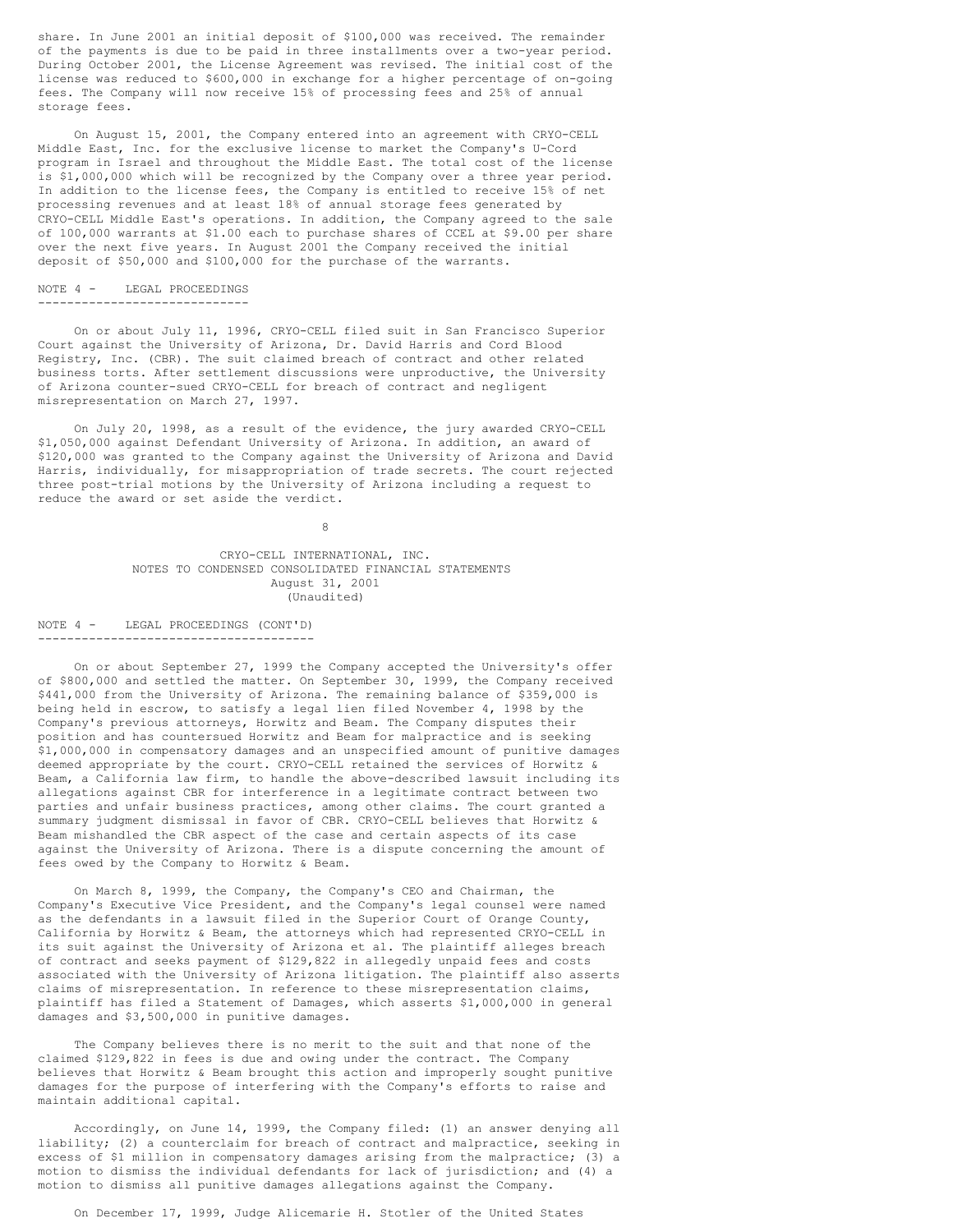District Court in the Central District of California, issued an Order in which she: (1) granted CRYO-CELL International, Inc.'s ("CRYO-CELL") Motion to Strike Punitive Damages and Dismiss Part of the Complaint; (2) granted Daniel Richard's, Mark Richard's and Gerald F. Maass' (the "Individual Defendants") Motion to Dismiss Complaint for Lack of Personal Jurisdiction; and (3) granted in part and denied in part Horwitz & Beam, Inc.'s ("H&B") Motion for Order Dismissing Counterclaim and/or Strike Portions Thereof. As discussed in more detail below, the net effect of this order was to reframe the Complaint as a fee dispute, as opposed to a multi-million dollar claim for fraud against CRYO-CELL and its corporate officers. By its order, the Court has barred recovery in this action against the Individual Defendants, and has reduced CRYO-CELL's exposure from over \$3.5 million dollars to \$129,822, plus a possible award of attorneys' fees.

9

CRYO-CELL INTERNATIONAL, INC. NOTES TO CONDENSED CONSOLIDATED FINANCIAL STATEMENTS August 31, 2001 (Unaudited)

NOTE 4 - LEGAL PROCEEDINGS (CONT'D) --------------------------------------

On June 1, 2001, the Company entered into a settlement of the litigation Horwitz & Beam v. CRYO-CELL International, Inc. pending in Federal District Court for the Central District of California. The settlement includes the release of all claims against CRYO-CELL. It also provides for the release of all claims that CRYO-CELL had against Horwitz & Beam (and certain Horwtiz & Beam attorneys), arising from Horwitz & Beam's prior representation of the Company in litigation against the University of Arizona and David Harris.

Under the terms of the settlement, CRYO-CELL and Horwitz & Beam are to split \$376,984, previously held in escrow pending resolution of the dispute. Each party will bear its own attorney's fees and costs. On June 22, 2001, the Company received \$188,492, which under the terms of the settlement was fifty percent of the monies held in escrow. A gain on settlement of \$119,314 has been recognized in the third quarter of fiscal 2001.

NOTE 5 - STOCKHOLDERS' EQUITY --------------------------------

During 2000, the Company received \$21,000 in cash proceeds from the sale of 5,000 shares of its common stock through private placements. The Company also issued 879,250 common shares to option holders who exercised these options in 2000 for \$2,540,203. As of August 31, 2001 the Company issued 785,450 shares of its common shares to option holders who exercised options for \$3,837,955. The Company also received \$24,500 in cash proceeds from the sale of 7,000 shares of its common stock. On May 30, 2001 the Company received \$200,000 for the purchase of 100,000 stock warrants. The warrants may be exercised at a price of \$6.00 per share and expire in 2006.

The Company made payments for consulting services through the issuance of common stock. Consulting fees of \$233,100 were paid by the issuance of 48,950 common shares as of August 31, 2001. The Company also issued 65,000 shares of its common stock to the University of South Florida per the agreement made between the University and CCEL Bio-Therapies, Inc., a subsidiary of the Company, during the first and second quarters of fiscal 2001.

The Company applies Accounting Principles Board Opinion No. 25, "Accounting for Stock Issued to Employees" (APB 25) and related interpretations in accounting for its stock options. Accordingly, compensation expense is recognized for the amount of the excess of the market price over the exercise price on the date of the grant.

10

CRYO-CELL INTERNATIONAL, INC. NOTES TO CONDENSED CONSOLIDATED FINANCIAL STATEMENTS August 31, 2001 (Unaudited)

NOTE 5 - STOCKHOLDERS' EQUITY (CONT'D) -----------------------------------------

On or about July 25, 2001 the Board of Directors of CRYO-CELL International, Inc. announced that the Company will declare and distribute a stock dividend in the shares of its wholly-owned subsidiary, Stem Cell Preservation Technologies, Inc. Stem Cell Preservation is a developing stage company which will be involved in the development of marketing programs for the collection and preservation of adult stem cells.

All record shareholders of CRYO-CELL (CCEL) on August 31, 2001 will receive a distribution of three shares of Stem Cell Preservation Technologies, Inc. common stock for every four shares of CCEL that they owned on the record date.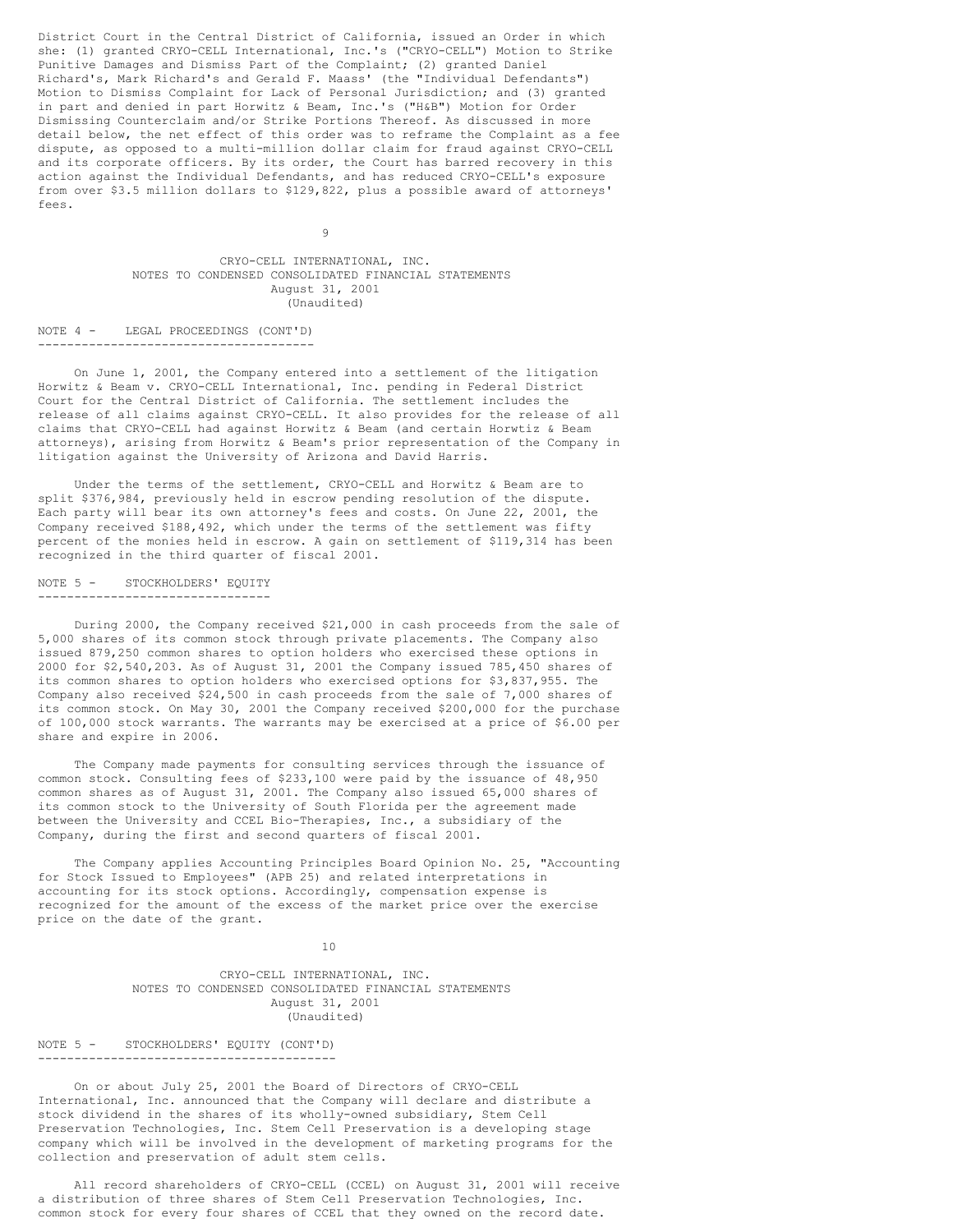The payment date of the shares to be distributed will follow the effective date of a registration statement, which is anticipated in four to six months. Stem Cell Preservation Technolgies, Inc. is currently preparing this registration statement which it intends to file with the Securities and Exchange Commission. Upon the effectiveness of the registration statement and distribution of the shares, shareholders will be able to sell one-third of their shares immediately and the balance over the following two years.

#### NOTE 6 - AGREEMENTS ----------------------

### Arizona/Florida

On February 9, 1999, the previous agreements with the Company's Arizona Revenue Sharing investors were modified and replaced by a Revenue Sharing Agreement for the state of Florida for a price of \$1,000,000. Under the terms of this agreement the Company credited the investors' previously paid \$450,000 toward the purchase of the Revenue Sharing Agreement. The balance of \$550,000 will be paid through their Revenue Sharing entitlements to their share of net storage revenues. The Revenue Sharing Agreement applies to net storage revenues originating from specimens from within the state of Florida. The Revenue Sharing Agreement entitles the investors to net revenues from a maximum of 33,000 storage spaces and cancels the investor's obligation to provide the Company with \$675,000 plus accrued interest under the prior Arizona agreement.

#### Illinois

In 1996, the Company signed agreements with a group of investors entitling them to an on-going 50% share in the Company's portion of net storage revenues generated by specimens stored in the Illinois Masonic Medical Center. Since the Company will no longer be storing new specimens in Chicago, the agreements were modified in 1998 to entitle the investors to a 50% share of the Company's portion of net revenues relating to specimens originating in Illinois and its contiguous states and stored in Clearwater, Florida for a maximum of up to 33,000 spaces. The revenue generated by this Single Unit Revenue Sharing Agreement was \$1,000,000.

11

CRYO-CELL INTERNATIONAL, INC. NOTES TO CONDENSED CONSOLIDATED FINANCIAL STATEMENTS August 31, 2001 (Unaudited)

NOTE 6 - AGREEMENTS (CONT'D) -------------------------------

# Bio-Stor, LLC

On February 26, 1999, the Company modified all previous agreements with Bio-Stor, LLC. The modified agreement enters Bio-Stor into a Revenue Sharing Agreement for the state of New York. The Company will credit Bio-Stor's \$900,000 (previously paid) toward the purchase of 90% of its 50% share in CRYO-CELL's portion of net storage revenues generated by the specimens originating from the Company's clients in the state of New York for up to 33,000 shared spaces. This agreement supersedes all other agreements between Bio-Stor, LLC and the Company.

### Other Agreements

On November 5, 1998 an agreement previously entered into by the Company with a private investor was revised. Per the terms of the original agreement, the investor had purchased 10% of a Revenue Sharing Agreement in the state of New Jersey. The new agreement has transferred the \$100,000 investment to the state of New York. Under the revised agreement the investor will receive 10% of the 50% share in CRYO-CELL's portion of net storage revenues generated by the specimens originating from the Company's clients in the state of New York for up to 33,000 spaces.

### Tenet HealthSystem Hospitals, Inc.

On November 30, 1996, the Company signed agreements with OrNda HealthCorp. Two "one-third" Revenue Sharing Agreements were purchased in which OrNda paid the Company \$666,666. OrNda was acquired by Tenet Healthcare Corporation, which agreed to be bound by the terms of the OrNda agreements. The agreements were renegotiated and the Company will store all Tenet originated specimens at its headquarters' lab in Clearwater, Florida while paying Tenet a revenue sharing entitlement.

# New Jersey

On November 30, 1999, the Company entered into agreements with two investors entitling them to on-going shares in a portion of CRYO-CELL's net storage revenue generated by specimens originating from within the state of New Jersey. Deposits totaling \$50,000 were received upon signing of the agreements and the remaining \$450,000 was originally due in May 2000. In May 2000 the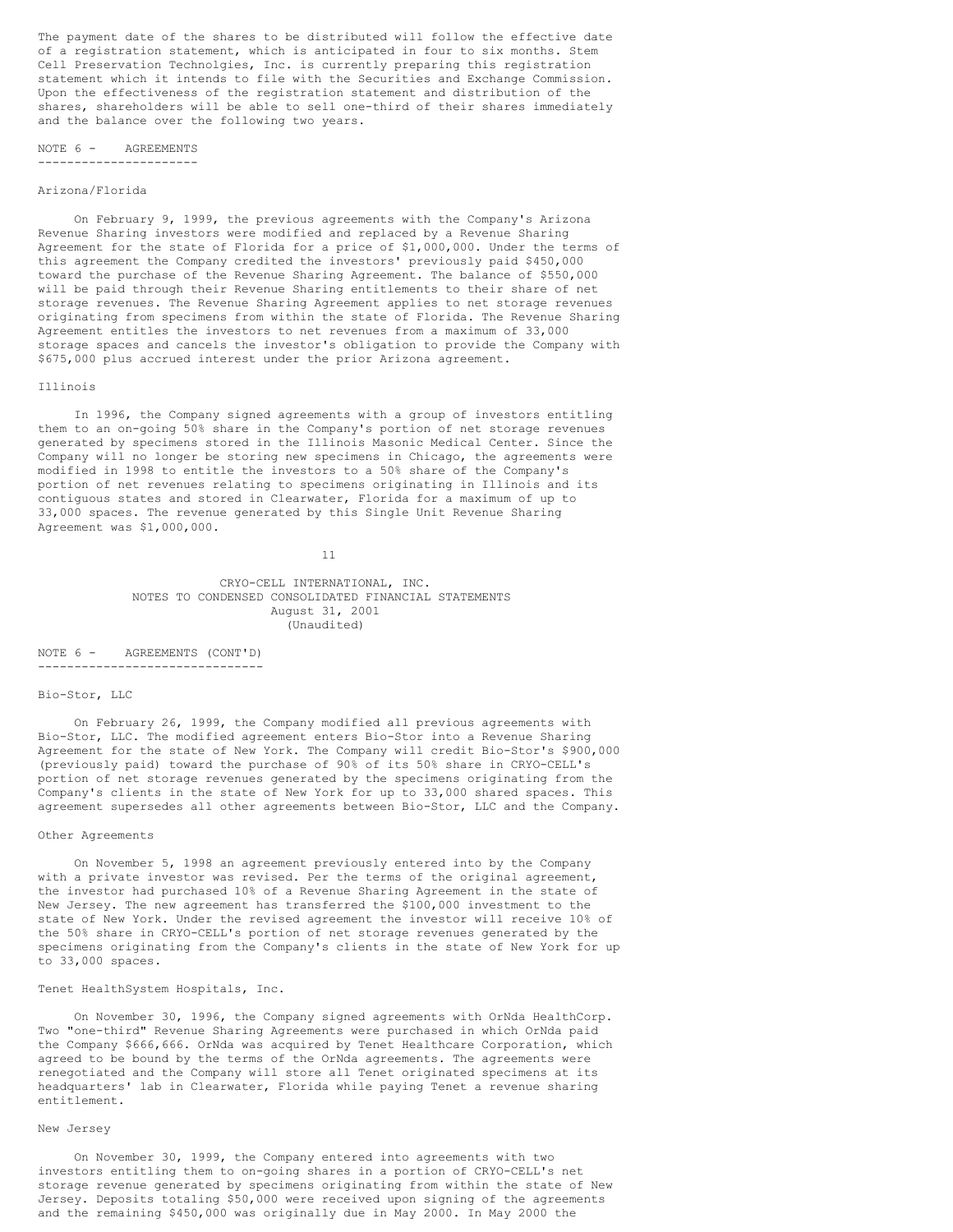original due date for the remaining balance was extended to November 2001. As of August 31, 2001 the remaining balance due is \$370,000. Upon receipt of the balance due the investors will be entitled to a portion of net storage revenues generated to a maximum of 33,000 storage spaces.

12

# CRYO-CELL INTERNATIONAL, INC. NOTES TO CONDENSED CONSOLIDATED FINANCIAL STATEMENTS August 31, 2001 (Unaudited)

NOTE 6 - AGREEMENTS (CONT'D) -------------------------------

#### Texas

On May 31, 2001 the Company entered into an agreement with two investors entitling them to on-going shares in a portion of CRYO-CELL's net storage revenue generated by specimens originating from within the state of Texas. An initial deposit of \$50,000 was received upon signing of the agreement and the remaining balance of \$700,000 was paid on August 30, 2001. The investors are entitled to a portion of net storage revenues generated to a maximum of 33,000 storage spaces.

# Women & Infants' Hospital of Rhode Island

In June 1998, the Company signed an agreement with Women & Infants' Hospital of Rhode Island ("hospital") for the establishment of a commercial placental/umbilical cord blood bank at their Providence, Rhode Island medical facility. Per the agreement the hospital required \$50,000 to be placed in escrow. The \$50,000 is classified as cash on the balance sheet. The hospital has since acquired new management and the lab space was reduced making it inefficient for the use as a cord blood bank. In the second quarter of 2001, the agreement was mutually terminated. In June 2001, the Company received the \$50,000 that was placed in escrow along with accrued interest.

# University of South Florida at Tampa

In February 2000, the Company, through its subsidiary CCEL BIO-THERAPIES, Inc., entered into a research agreement with the University of South Florida at Tampa to collaborate on a technology for the potential treatment of a number of debilitating degenerative diseases. The research project is to be conducted at the University's laboratory facilities. In March 2000, the Company transferred \$200,000 to CCEL BIO-THERAPIES, Inc. to meet its funding commitment. CCEL BIO-THERAPIES, Inc. and the University are co-assignees of a filed patent application covering the technology. An application has been made for federal grants (STTR research grants) on behalf of CCEL BIO-THERAPIES, Inc. In addition, an application was filed for a State of Florida I-4 (now Hi-Tech Corridor) matching grant. The Company has been granted worldwide marketing rights for any product developed as a result of this research program. Under the terms of the agreement, the University will receive standard royalty payments on any future product sales. In February 2001, the Company paid the University an initial \$100,000 license payment with the issuance of 15,000 shares of the Company's common stock. In May 2001, the Company paid the University the first two benchmark payments totaling \$200,000 with the issuance of 50,000 shares of the Company's common stock. The University was awarded the Hi-Tech Corridor grant in the amount of \$100,000. In September 2001, CCEL BIO-THERAPIES was awarded the STTR grant in the amount of \$107,000.

In August 2001, the Company announced its intent to merge its CCEL BIO-THERAPIES subsidiary with Saneron Therapeutics, Inc., subject to Board approval by both companies. The combined assets of the merged companies will include a large portfolio of international patents held by Saneron and the proprietary technology relating cord blood, which is jointly owned by USF and CRYO-CELL. The result will be the combination of U-Cord stem cell technology with Saneron's Sertoli cell, growth factor, cellular expansion and cryopreservation technologies. Upon the effective date of the merger, CRYO-CELL will own approximately 43% of the combined companies.

13

# CRYO-CELL INTERNATIONAL, INC. NOTES TO CONDENSED CONSOLIDATED FINANCIAL STATEMENTS August 31, 2001 (Unaudited)

NOTE 7 - RECEIVABLE LITIGATION ---------------------------------

On or about September 27, 1999 the Company accepted the University of Arizona's offer of \$800,000 to settle its litigation. In September 1999, the Company received \$441,000 from the University of Arizona leaving a balance of \$359,000 that is being held in escrow to satisfy a legal lien filed November 4, 1998 by the Company's previous attorneys, Horwitz and Beam. The Company reduced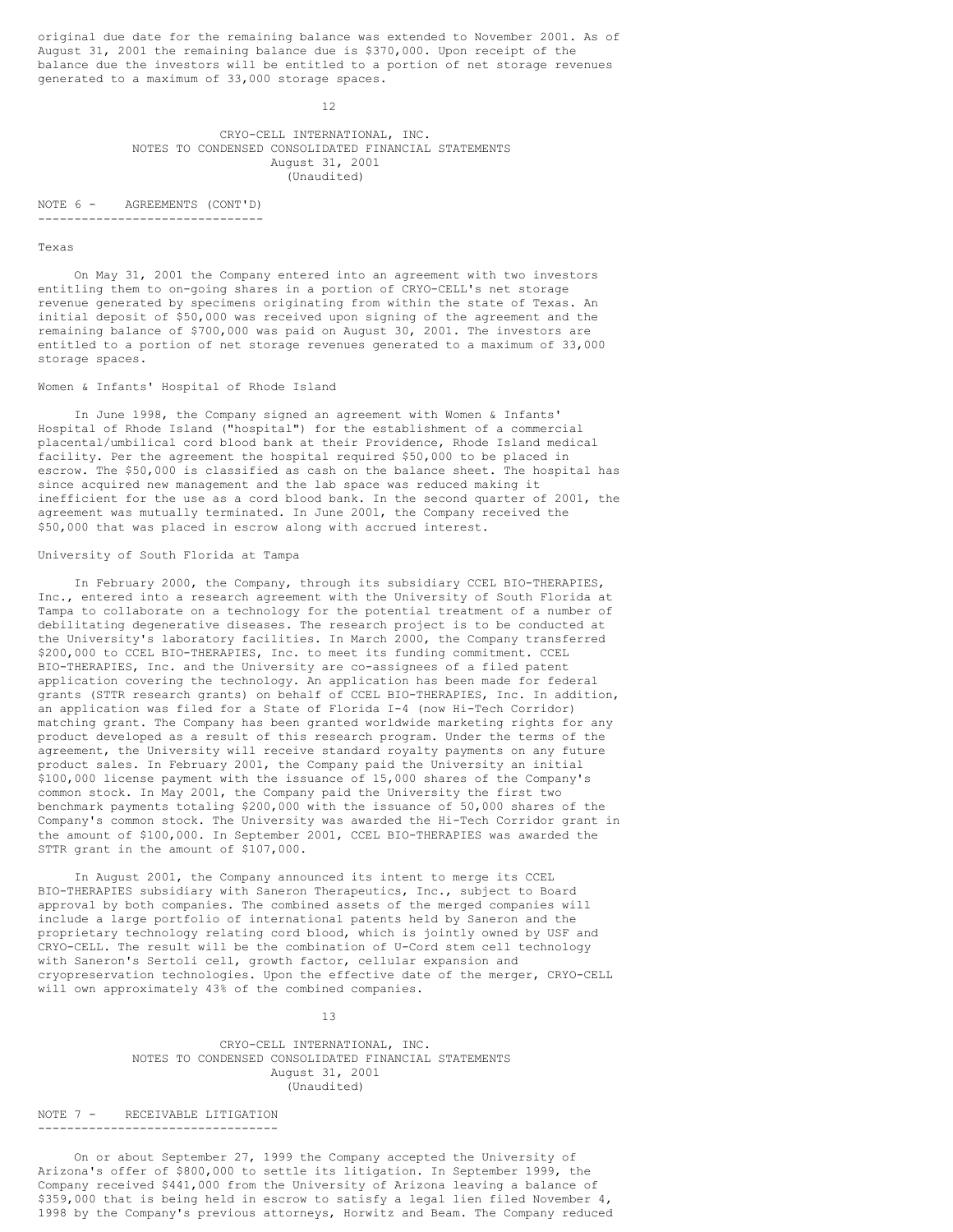the award to \$510,178 and recognized this as gain on litigation. This reduction includes a 20% contingency fee (\$160,000) to the Company's previous attorneys and \$129,822 in contested legal fees that the Company feels are not due and owing under the contract (See Note 4). When the \$289,822 is netted against the \$359,000 held in escrow the result is a receivable balance of \$69,178. The Company has requested the release of the \$69,178 from escrow, which is the excess of 20% of the \$800,000 actual settlement amount. The overage is a result of the Company's settlement of the \$1,170,000 original jury award. On June 1, 2001, the Company entered into a settlement of the litigation (See Note 4). Under the terms of the settlement the Company and Horwitz and Beam are to split \$376,984 previously held in escrow. On June 22, 2001, the Company received \$188,492.

Item 2. Management's Discussion and Analysis or Plan of Operation.

CRYO-CELL International, Inc. was incorporated on September 11, 1989 in the state of Delaware. It is engaged in cryogenic cellular storage and the design and development of cellular storage devices. The Company's current focus is on the processing and preservation of umbilical cord (U-Cord(TM)) blood stem cells for autologous/sibling use. The Company believes that it is the fastest growing commercial firm currently specializing in separated umbilical cord blood stem cell storage. CRYO-CELL has pioneered several technologies that allow for the processing and storage of specimens in a cryogenic environment. The Company's original mission of affordability for U-Cord blood preservation remains in effect. These technologies include a process for the storage of fractionated (separated) U-Cord stem cells and the development and patenting of the first computer controlled, robotically operated cryogenic storage system.

It is the Company's mission to make expectant parents aware of the potential medical benefits from preserving stem cells and to provide them the means and processes for collection and storage of these cells. Today, stem cell transplants are known and accepted treatments for a number of life-threatening diseases. With continued research in this area of medical technology, other avenues for their potential use and expansion are being explored. A vast majority of expectant parents are simply unaware that umbilical cord blood contains a rich supply of stem cells and that they can be collected, processed and stored for the potential future use of the newborn and possibly related family members. A baby's stem cells will remain a perfect match for the baby throughout its life and have a 1-in-4 chance (or better) of being a perfect match for a sibling. There is no assurance, however, that a perfect match could treat certain diseases. Today, it is still common for the cord blood (the blood remaining in the umbilical cord and placenta) to be discarded at the time of birth as medical waste. Obviously, the Company believes that no U-Cord specimen should be discarded when it could possibly save a life.

Given the potential benefits of U-Cord stem cell preservation, the number of parents of newborns participating in stem cell preservation is still relatively small compared to the number of births (four million per annum) in the United States alone. Critical reasons for this low level of market penetration are the misperception of the high cost of stem cell storage as well as a general lack of awareness of the benefits of stem cell preservation programs. However, evolving medical technology could significantly

14

increase the utilization of the U-Cord blood for transplantation and/or other types of treatments. A number of competitors in this market have been charging upwards of \$1000 - \$1500 for this stem cell preservation plus higher annual fees for storage than the Company charges. The cost is usually not covered by insurance. The Company has made this procedure affordable and within financial reach of most families. The growth and profitability of the Company should come from increases in stem cell specimen storage volume driven by its marketing approaches, resulting in an increasing base of annual stem cell storage renewal fees.

During 2001, all U-Cord(TM) blood processing and preservation will be done at the Company's facility. The Company plans to open a second cellular storage repository during this fiscal year.

During the period since its inception, the Company's research and development activities have principally involved the design and development of its cellular storage systems ("CCEL Cellular Storage System") and in securing patents on the same.

The Company believes that its long-term cellular storage units can provide an improved ability to store cells or other material in liquid nitrogen, its vapors or other media. The units are controlled by a computer system, which robotically inserts vials in pre-selected storage areas inside the chamber. Additionally, the stored material can be robotically inserted or retrieved by computer on an individual basis without all of the remaining specimens being exposed to ambient temperature. The efficient use of storage space and a dual identification system for inventory control is a competitive advantage for the Company. The Company is the assignee of all patents on the units.

Other cryopreservation systems are manually operated and can expose the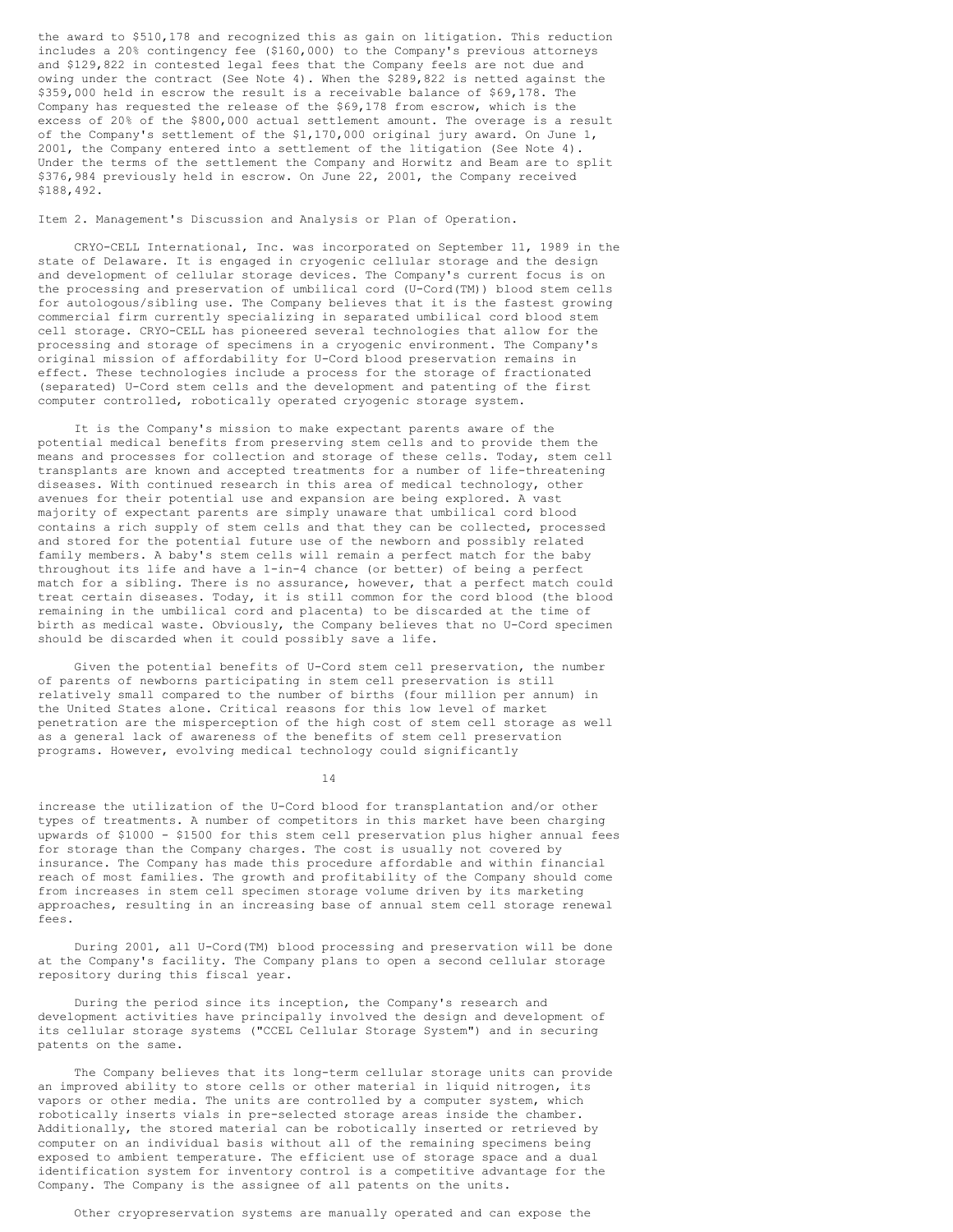laboratory technician to liquid nitrogen when inserting or retrieving specimens. Moreover, the use of these units exposes the remaining stored specimens to ambient temperature whenever specimens are inserted or retrieved. The Company has designed and holds patents on a system, which makes use of the latest in computer, robotics and bar code laser scanning identification technologies. The unit is assembled by an independent manufacturer utilizing the Company's patented designs.

In February 1999, the Company was granted a patent on the CCEL III computer controlled robotically operated cellular storage system, which is designed to be multi-functional. When completely developed the unit will be able to store more than 35,000 5ml vials, and many times that number of smaller vials. Because the CCEL III is multi-functional it is currently being evaluated for various other uses.

The following is a discussion and analysis of the financial condition and results of operations of the Company for the quarter ended August 31, 2001 as compared to the same period of the prior year.

### General

To increase awareness of its services, the Company has invested in a variety of marketing programs designed to educate expectant parents and those medical caregivers to whom they turn to for advice.

The Company markets its preservation services to expectant parents and by distributing information to obstetricians, pediatricians, Lamaze instructors and other childbirth educators, certified nurse-midwifes and other related healthcare professionals. The Company has clinical educators who work with the medical community and with expectant parents to educate them on cord blood stem cell preservation. The Company also has a clinical support team of specially trained nurses who are available 24 hours, 7 days a week to educate expectant parents and the medical community on the life-saving potential of cord blood stem cell preservation. In addition, the Company exhibits at conferences, trade

15

shows and other media focusing on the expectant parent market. The Company is realizing an increasing level of interest from its Web site, www.CRYO-CELL.com.

In January 2000 the Company renewed its agreement with the Lamaze Publishing Company to sponsor the Lamaze You and Your Baby tutorial tape. The agreement has been extended for three (3) years and calls for Lamaze to distribute the videotape to 1.8 million women in their third trimester of pregnancy. Over 90% of first time mothers and 45% of the pre-natal market avail themselves of the Lamaze Institute for Family Education proven instruction programs. The tutorial tape, which is distributed by approximately 9, 000 instructors, discusses the importance of cord blood storage and refers viewers to the full-page ad that the Company has placed in the Lamaze Parents Magazine, which is distributed to 2.4 million expectant mothers. During 2000, 600,000 You and Your Baby CD's were distributed through WAL-MART stores for the first time. The Company also places an ad in Lamaze para Padres, Lamaze Publishing's magazine for Hispanic mothers-to-be. The Company has exclusivity on the tutorial tape in the cord blood storage category and first right of refusal for renewal of the agreement beyond 2003.

In March 2000, the Company became a sponsor of the 2000 ACOG (American College of Obstetricians and Gynecologists) Meeting CD-ROM. The CD includes a segment on the Company's U-Cord(TM) program and was distributed to approximately 40,000 ACOG members in November 2000. The Company is the only cord blood preservation firm featured on the CD-ROM.

In March 2000, the Company launched its Mother to Mother(TM) Educational Network program to offer the Company's umbilical cord blood preservation program to expectant parents. The network is comprised of clients who have stored or who have enrolled to store their newborn's U-Cord blood stem cells with the Company. These independent contractors contact expectant parents, OB/GYN's and medical caregivers advising them of the Company's affordable service.

The Company's advertisements have appeared in, or are scheduled for insertion in, several national targeted prenatal magazines including American Baby, Pregnancy, Baby Talk and Fit Pregnancy. Expectant parents have also received information via emails and newsletter links through BabyCenter.com. BayNews 9, a CNN affiliate, and NewsChannel 10 have both carried stories about CRYO-CELL's affordable service.

In January 2001, the Company established the Grandparent's Legacy Program. Through this program, grandparents can provide the gift of cord blood stem cell preservation for their grandchildren.

In April 2001, the Company entered into a multi-faceted exclusive cooperative marketing agreement with iMaternity, which operates a national chain of stores serving expectant mothers. The Company and iMaternity will offer cross-links to each other's websites with ongoing promotional activities. Included in their marketing plans are the enrollments of more than 1,000,000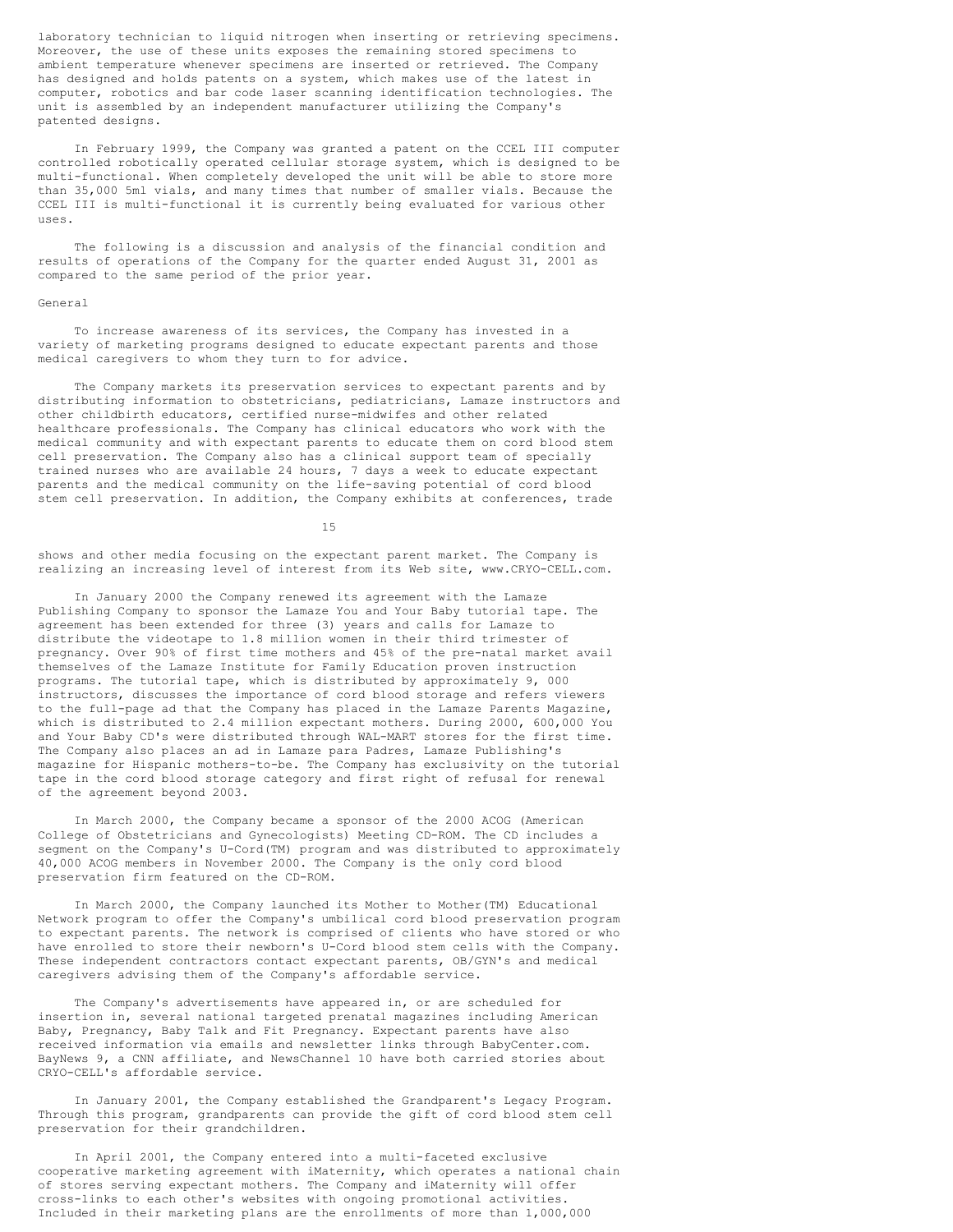mothers-to-be during the next 12 months in the iMaternity Preferred Membership Club.

In September 1999, the Company was granted a Blood Bank license to operate in the state of New Jersey. The Company is now authorized to operate in all 50 states.

In February 2000, the Company, through its subsidiary CCEL BIO-THERAPIES, Inc., entered into a research agreement with the University of South Florida at Tampa to collaborate on a technology for the potential treatment of a number of debilitating degenerative diseases. The research project is to be conducted at the University's laboratory facilities. In March 2000, the Company transferred \$200,000 to CCEL BIO-THERAPIES, Inc. to meet its funding commitment. CCEL BIO-THERAPIES, Inc. and the University are co-assignees of a filed patent application covering the technology. An application has been made for federal grants (STTR research grants) on behalf of CCEL BIO-THERAPIES, Inc. In

16

addition, an application was filed for a State of Florida I-4 (now Hi-Tech Corridor) matching grant. The Company has been granted worldwide marketing rights for any product developed as a result of this research program. Under the terms of the agreement, the University will receive standard royalty payments on any future product sales. In February 2001, the Company paid the University an initial \$100,000 license payment with the issuance of 15,000 shares of the Company's common stock. In May 2001, the Company paid the University the first two benchmark payments totaling \$200,000 with the issuance of 50,000 shares of the Company's common stock. The University was awarded the Hi-Tech Corridor grant in the amount of \$100,000. In September 2001, CCEL BIO-THERAPIES was awarded the STTR grant in the amount of \$107,000.

In August 2001, the Company announced its intent to merge its CCEL BIO-THERAPIES subsidiary with Saneron Therapeutics, Inc., subject to Board approval by both companies. The combined assets of the merged companies will include a large portfolio of international patents held by Saneron and the proprietary technology relating cord blood which is jointly owned by USF and CRYO-CELL. The result will be the combination of U-Cord stem cell technology with Saneron's Sertoli cell, growth factor, cellular expansion and cryopreservation technologies. Upon the effective date of the merger, CRYO-CELL will own approximately 43% of the combined companies.

On April 6, 2000, the Company entered into a renewable agreement with COLTEC, Ltd. for the exclusive license to market the Company's U-CORD program in Europe. The marketing rights allow COLTEC, Ltd. to directly market the U-CORD program, sell revenue sharing agreements or further sub-license the marketing rights throughout Europe. The Company received \$1,400,000 in cash for the marketing license and will receive royalties of 10.5% to 20% of adjusted U-CORD processing and storage revenues to be generated in Europe, and granted COLTEC, Ltd. a three year option to purchase 100,000 shares of the Company's common stock (\$8.00 exercise price) and will issue up to 100,000 additional options (\$12.00 exercise price), as needed, to facilitate sales of sub-licensing and/or revenue sharing agreements in Europe. The Company recognized \$465,000 of the licensing fees in 2000. Subsequent to the licensing agreement date, COLTEC, Ltd. formed a corporation, CRYO-CELL Europe, B.V. to engage in the cryogenic cellular storage business under the agreement. At September 19, 2000 the Company entered into an agreement to purchase approximately 6% of CRYO-CELL Europe, B.V. In October and November 2000, the Company paid \$1,000,000 for 38,760 shares of the capital stock of CRYO-CELL Europe, B.V. that the Company owned on January 24, 2001.

On August 28, 2001, the Company entered into an agreement with CRYO-CELL Europe, N.V. to purchase 21.9% of CRYO-CELL Italia, Srl from CRYO-CELL Europe's equity in this emerging business entity. CRYO-CELL Italia intends to offer the U-Cord program to expectant parents in Italy, initially operating from a laboratory in the Vatican-owned San Raphaelo Hospital in Milan. Through its prior agreement with CRYO-CELL Europe, the Company will receive a portion of the processing and storage fees generated by CRYO-CELL Italia's operations. The Company's equity purchase of \$1,800,000 was facilitated by the exercise of previously issued stock options.

On June 13, 2001, the Company entered into an agreement for the exclusive license to market the Company's U-Cord program in Mexico. The license allows CRYO-CELL de Mexico to directly market and operate the U-Cord program throughout Mexico and Central America. The total cost of the license is \$900,000 and the licensing fees are 10.5% to 18% of adjusted U-Cord processing and storage revenues to be generated in Mexico and Central America. Per the agreement CRYO-CELL de Mexico will purchase 100,000 warrants at \$1.00 each giving them the right to purchase 100,000 shares of the Company's common stock at an exercise price of \$8.00 per share. In June 2001 an initial deposit of \$100,000 was received. The remainder of the payments is due to be paid in three installments over a two-year period. During October 2001, the License Agreement was revised. The initial cost of the license was reduced to \$600,000 in exchange for a higher percentage of on-going fees. The Company will now receive 15% of processing fees and 25% of annual storage fees.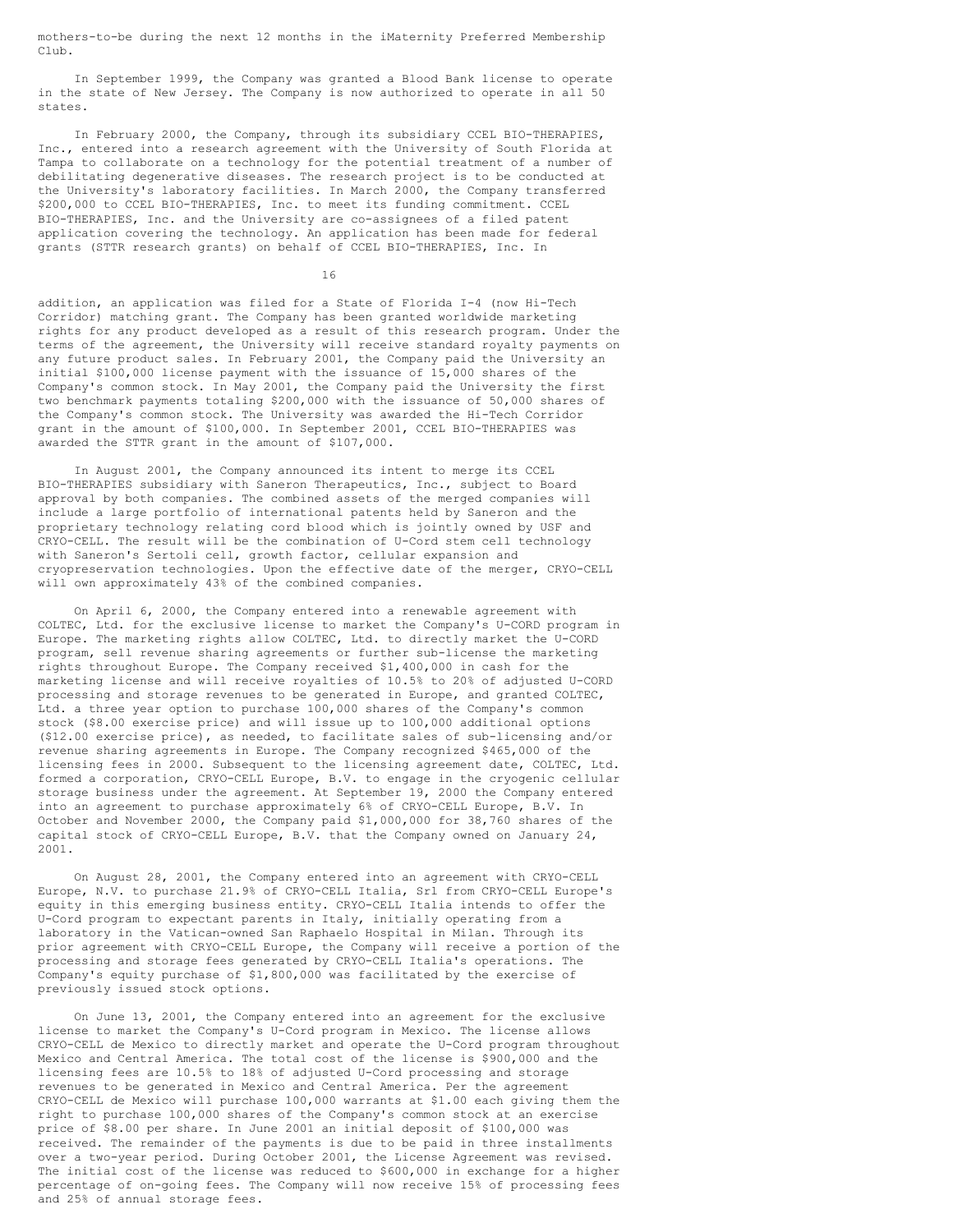On August 15, 2001, the Company entered into an agreement with CRYO-CELL Middle East, Inc. for the exclusive license to market the Company's U-Cord program in Israel and throughout the Middle East. The total cost of the license is \$1,000,000 which will be recognized by the Company over a three year period. In addition to the license fees, the Company is entitled to receive 15% of net processing revenues and at least 18% of annual storage fees generated by CRYO-CELL Middle East's operations. In addition the Company agreed to the sale of 100,000 warrants at \$1.00 each to purchase shares of CCEL at \$9.00 per share over the next five years. In August 2001 the Company received the initial deposit of \$50,000 and \$100,000 for the purchase of the warrants.

### Management

At present there are 37 employees on the staff of the Company. Daniel D. Richard serves as the Chairman of the Board and Chief Executive Officer.

Daniel D. Richard, Chairman of the Board and Chief Executive Officer. Mr. Richard is the founder of the Company and co-inventor of much of the Company's technology it currently employs. Mr. Richard has served as Chairman of the Board since the Company's inception. Prior to founding the Company, Mr. Richard was the first officer and director of Marrow-Tech, Inc., a publicly traded company engaged in the field of cellular replication. Mr. Richard was also the President of Daniel Richard Consultants, Inc., a marketing firm which operated in forty-four cities in the U.S. and throughout the world.

Wanda D. Dearth, President and Chief Operating Officer. Ms Dearth joined the Company in June 2000. Ms. Dearth joined the Company from kforce.com (formerly Romac International, Inc.) where she was Business Unit Vice President for the nurse staffing division. Ms. Dearth has a history of over 15 years placing physicians and nurses throughout the U.S. She has over 20 years of marketing and operational experience with the majority of her career specializing in start-up operations. Ms. Dearth graduated from Miami University of Ohio with a B. S. in Business Administration. In October 2000, Ms. Dearth was appointed a member of the Company's Board of Directors.

Gerald F. Maass, Executive Vice President. Mr. Maass joined the Company in March 1998. Prior to joining the Company Mr. Maass worked for Critikon, a subsidiary of Johnson & Johnson, where his most recent position was International Director of Marketing for the Patient Monitoring business. Mr. Maass' ten-year tenure with Johnson and Johnson included several marketing and business development roles; he also served on the Critikon management committee. Prior to Johnson & Johnson, Mr. Maass was with Baxter Healthcare and Control Data Corporation in marketing, sales management, business development and business management roles. Mr. Maass began his career with Mayo Clinic in Rochester, MN and holds a B.S. degree in Medical Technology. In September 1998, Mr. Maass was appointed a member of the Company's Board of Directors.

Geoffrey J. O'Neill, Ph.D., Laboratory Director. Dr. O'Neill joined the company in April 1999 and has oversight of the Company's processing laboratory and storage facility. He has over 25 years experience in human hematopoetic progenitor cell therapy, including expertise in the processing, cryopreservation and storage of stem cells, flow cytometry analysis, HLA typing and CD34+ cell purification. Dr. O'Neill also has expertise in immunohematology and blood banking. A co-author of many publications, he has an undergraduate degree in microbiology and a Ph.D. in Immunology.

Jill Taymans, Chief Financial Officer. Ms. Taymans joined the Company in April 1997 serving initially as Controller and was appointed CFO in May 1998. Ms. Taymans graduated from the University of Maryland in 1991 with a BS in Accounting. She has worked in the accounting industry for over nine years in both the public and private sectors. Prior to joining the company she served for three years as Controller for a telecommunications company in Baltimore, Maryland.

18

E. Thomas Deutsch, III, Chief Information Officer. Mr. Deutsch joined the Company in May 1996 and is a software and process engineer, specializing in healthcare information systems. He graduated from the University of North Carolina in Chapel Hill in 1986 with a B. S. degree in Mathematics. Prior to joining the Company in 1996, Mr. Deutsch worked for Shared Medical Systems in Malvern, PA, IBM in Atlanta, GA, and HBO and Company in Atlanta, GA. His responsibilities include developing, implementing and supporting the Company's communications and information systems, developing, implementing and supporting the Company's Internet plan and systems engineering for the patented CCEL II Cellular Storage System.

# Medical Advisory Board

The Company has established a Medical & Scientific Advisory Board comprised of the more than 10 researchers, physicians and scientists from various fields such as oncology, stem cell research, hematology, genetic research, assisted reproduction and other specialties. Many of the Company's Advisory Board members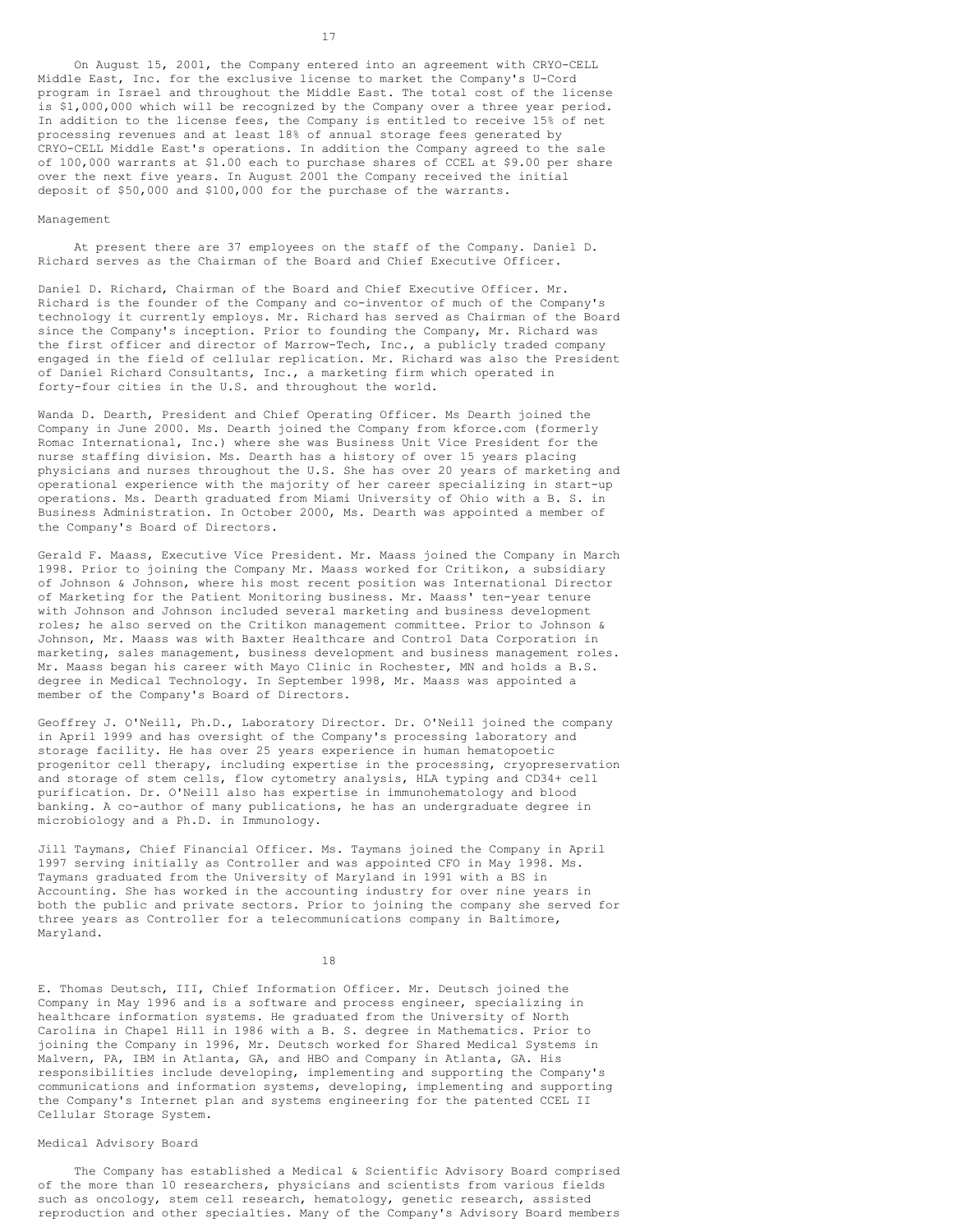are heads of departments and are committed to cellular storage as part of new services to improve patient care and saves lives.

# Results of Operations

Revenues. Revenues for the nine months ended August 31, 2001 were \$4,046,906 as compared to \$1,500,269 for the same period in 2000. The revenues for the nine months ended August 31, 2001 include \$750,000 from the sale of a Revenue Sharing Agreement and \$3,296,906 in sales from customers. Actual processing and storage revenue from sales to customers increased \$1,796,637 or 184%. The increase in revenues reflects the significant growth in the processing and storage revenue associated with the Company's U-Cord(TM) stem cell program. The Company believes that the growth is a result of its investments in its various marketing programs, including its activities with Lamaze Publishing, and the increased traffic on its updated Web site www.CRYO-CELL.com. The upward sales trend has continued into the fourth quarter of fiscal 2001.

Cost of Sales. Cost of sales for the nine months ended August 31, 2001 were \$1,113,801 as compared to \$641,890 in 2000. The cost of sales for the nine months ended August 31, 2001 and August 31, 2000 represents the associated expenses resulting from the processing and testing of the U-Cord(TM) specimens in the Company's own state of the art laboratory in Clearwater, Florida.

Marketing, General and Administrative Expenses. Marketing, general and administrative expenses during the nine months ended August 31, 2001 were \$2,686,896 as compared to \$1,969,202 in 2000. The increase reflects, in part, the expenses of additional executive management, market development, lab operations support and clinical services expansion associated with the growth of the Company's cellular storage program.

Research, Development and Related Engineering Expenses. Research, development and related engineering expenses for the nine months ended August 31, 2001, were \$49,409 as compared to \$290,485 in 2000. The expenses incurred in 2001 reflect the funding of the research project between the Company's subsidiary, CCEL Bio-Therapies, Inc., and the University of South Florida at Tampa. The reduction reflects the impact of previous investments regarding the Company's third generation cellular storage system.

### Liquidity and Capital Resources

At August 31, 2001, the Company had cash and cash equivalents of \$5,154,304 as compared to \$3,318,689 at August 31, 2000. The increase in cash and cash equivalents was a result of the \$3,837,955 that the Company received from the exercise of 785,450 shares of the Company's common stock.

19

The Company anticipates that cash reserves, cash flows from operations and receivables from its agreements will be sufficient to fund its growth. Cash flows from operations will depend primarily on increasing revenues resulting from an extensive umbilical cord blood cellular storage marketing campaign.

### Forward Looking Statements

In addition to historical information, this report contains forward-looking statements within the meanings of Section 27A of the Securities Act of 1933 and Section 21E of the Securities Exchange Act of 1934. The forward-looking statements contained herein are subject to certain risks and uncertainties that could cause actual results to differ materially from those reflected in the forward-looking statements. Factors that might cause such differences include, but are not limited to, those discussed in the section entitled "Management's Discussion and Analysis or Plan of Operation." Readers are cautioned not to place undue reliance on these forward-looking statements, which reflect management's analysis only as of the date hereof. CRYO-CELL International, Inc. (the "Company") undertakes no obligation to publicly revise these forward-looking statements to reflect events or circumstances that arise after the date hereof. Readers should carefully review the risk factors described in other documents the Company files from time to time with the Securities and Exchange Commission, including the most recent Annual Report on Form 10-K, Quarterly Reports on Form 10-Q to be filed by the Company in 1999 and any Current Reports on Form 8-K filed by the Company.

 $20$ 

### PART II - OTHER INFORMATION

#### ITEM 1. LEGAL PROCEEDINGS -------------------------

I. In December 1992, CRYO-CELL entered into an exclusive agreement with the University of Arizona to develop and enhance a commercial (paid for) cord blood stem cell bank. Prior to this agreement the University of Arizona had not commenced storing any cord blood specimens. CRYO-CELL provided the means for the University to obtain approximately 1400 paying clients. Prior to the termination of the exclusive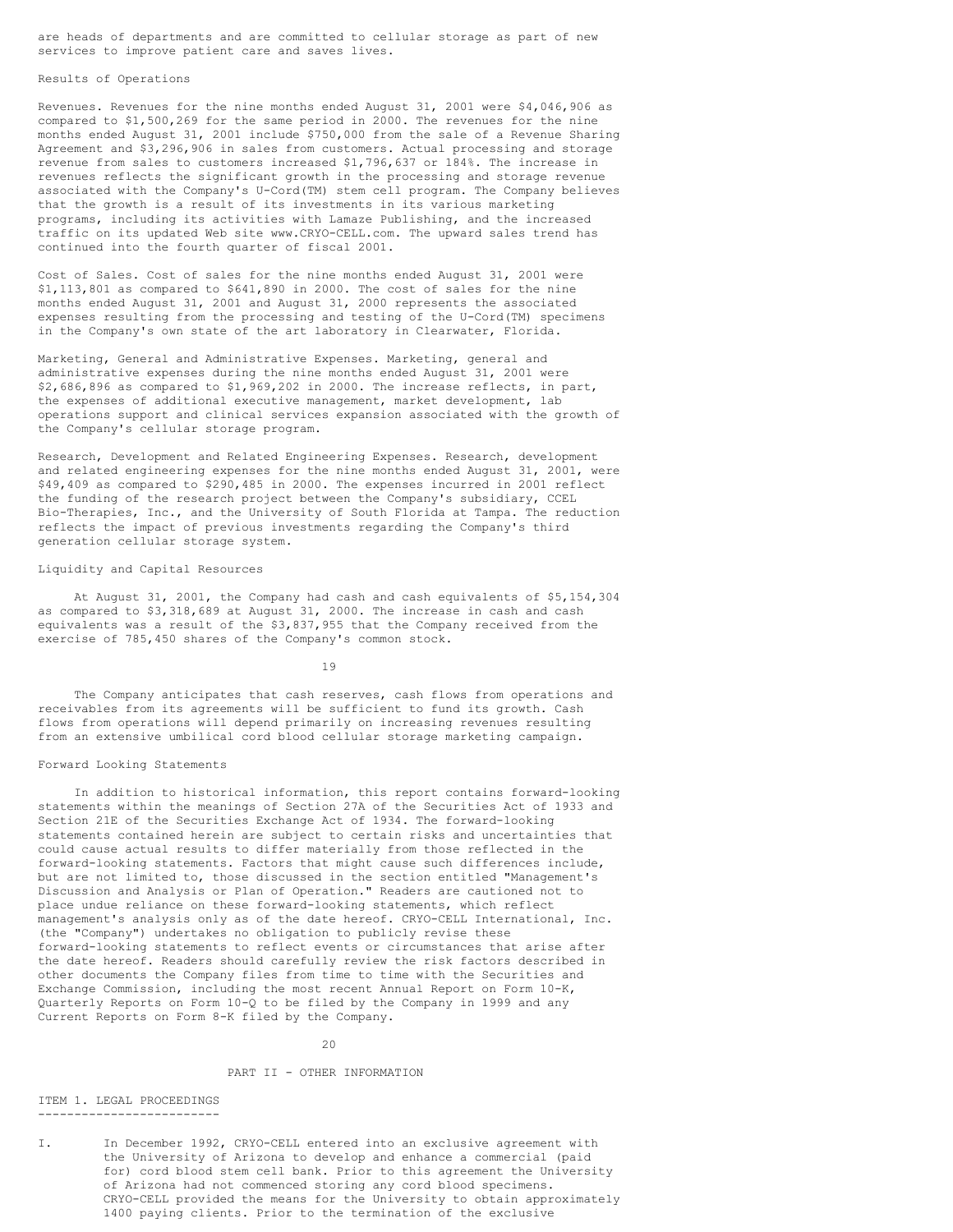agreement, which CRYO-CELL alleges was unwarranted, the University breached its contract with CRYO-CELL and entered into an Agreement with Cord Blood Registry, Inc. (CBR).

On or about July 11, 1996, CRYO-CELL filed suit in San Francisco Superior Court against the University of Arizona, Dr. David Harris and Cord Blood Registry, Inc. The suit claimed breach of contract and other related business torts. Months later, after settlement discussions were unproductive, the University of Arizona counter-sued CRYO-CELL for breach of contract and negligent misrepresentation.

On July 20, 1998, as a result of the evidence, the jury awarded CRYO-CELL \$1,050,000 against Defendant University of Arizona. In addition, an award of \$120,000 was granted to the Company against the University of Arizona and David Harris, individually, for misappropriation of trade secrets. The jury voted unanimously against the University and in favor of CRYO-CELL as to the counter claims. The court rejected three post-trial motions by the University of Arizona including a request to reduce the award or set aside the verdict.

On or about September 27, 1999 the Company accepted the University's offer of \$800,000 and settled the matter in order to avoid a lengthy and costly appeals process. On September 30, 1999, the Company received \$441,000 from the University of Arizona. The remaining balance of \$359,000 is being held in escrow, to satisfy a legal lien filed November 4, 1998 by the Company's previous attorneys, Horwitz and Beam. The Company disputes their position and has counter sued Horwitz and Beam for malpractice and is seeking \$1,000,000 in compensatory damages and an unspecified amount of punitive damages deemed appropriate by the court.

II. CRYO-CELL retained the services of Horwitz & Beam, a California law firm, to handle the above-described lawsuit including its allegations against CBR for interference in a legitimate contract between two parties and unfair business practices, among other claims. CRYO-CELL believes that Horwitz & Beam mishandled the CBR aspect of the case and certain aspects of its case against the University of Arizona by failing to depose CBR defendants on a timely basis and failing to respond to the University's request for an exemption from punitive damages (stating they were a public entity), among others. Without this evidence, the court granted a summary judgment dismissal in favor of CBR. There is a dispute as to whether Horwitz and Beam is entitled to the fees of \$129,822 they claim is owed by the Company.

> On March 8, 1999, the Company, the Company's CEO and Chairman, the Company's Executive Vice President, and the Company's legal counsel were named as the defendants in a lawsuit filed in the Superior Court of Orange County, California by Horwitz & Beam, the attorneys which had represented CRYO-CELL in its suit against the University of Arizona et al. The plaintiff alleges breach of contract and seeks payment of \$129,822 in allegedly unpaid fees and costs associated with the University of Arizona litigation. The plaintiff also asserts claims of misrepresentation. In reference to these misrepresentation claims, plaintiff has filed a Statement of Damages, which asserts \$1,000,000 in general damages and \$3,500,000 in punitive damages.

> > 21

Accordingly, on June 14, 1999, the Company filed: (1) an answer denying all liability; (2) a counterclaim for breach of contract and malpractice, seeking in excess of \$1 million in compensatory damages arising from the malpractice; (3) a motion to dismiss the individual defendants for lack of jurisdiction; and (4) a motion to dismiss all punitive damages allegations against the Company.

On December 17, 1999, Judge Alicemarie H. Stotler of the United States District Court in the Central District of California, issued an Order in which she: (1) granted CRYO-CELL International, Inc.'s ("CRYO-CELL") Motion to Strike Punitive Damages and Dismiss Part of the Complaint; (2) granted Daniel Richard's, Mark Richard's and Gerald F. Maass' (the "Individual Defendants") Motion to Dismiss Complaint for Lack of Personal Jurisdiction; and (3) granted in part and denied in part Horwitz & Beam, Inc.'s ("H&B") Motion for Order Dismissing Counterclaim and/or Strike Portions Thereof. The net effect of this order was to reframe the Complaint as a fee dispute, as opposed to a multi-million dollar claim for fraud against CRYO-CELL and its corporate officers. By its order, the Court has barred recovery in this action against the Individual Defendants, and has reduced CRYO-CELL's exposure from over \$3.5 million dollars to \$129,822, plus a possible award of attorneys' fees.

CRYO-CELL has established an escrow in the amount of \$359,000 to cover the disputed legal fees (\$129,822) and the 20% recovery of the judgment against the University of Arizona and David Harris. The Company has requested the release of approximately \$70,000 from escrow, which is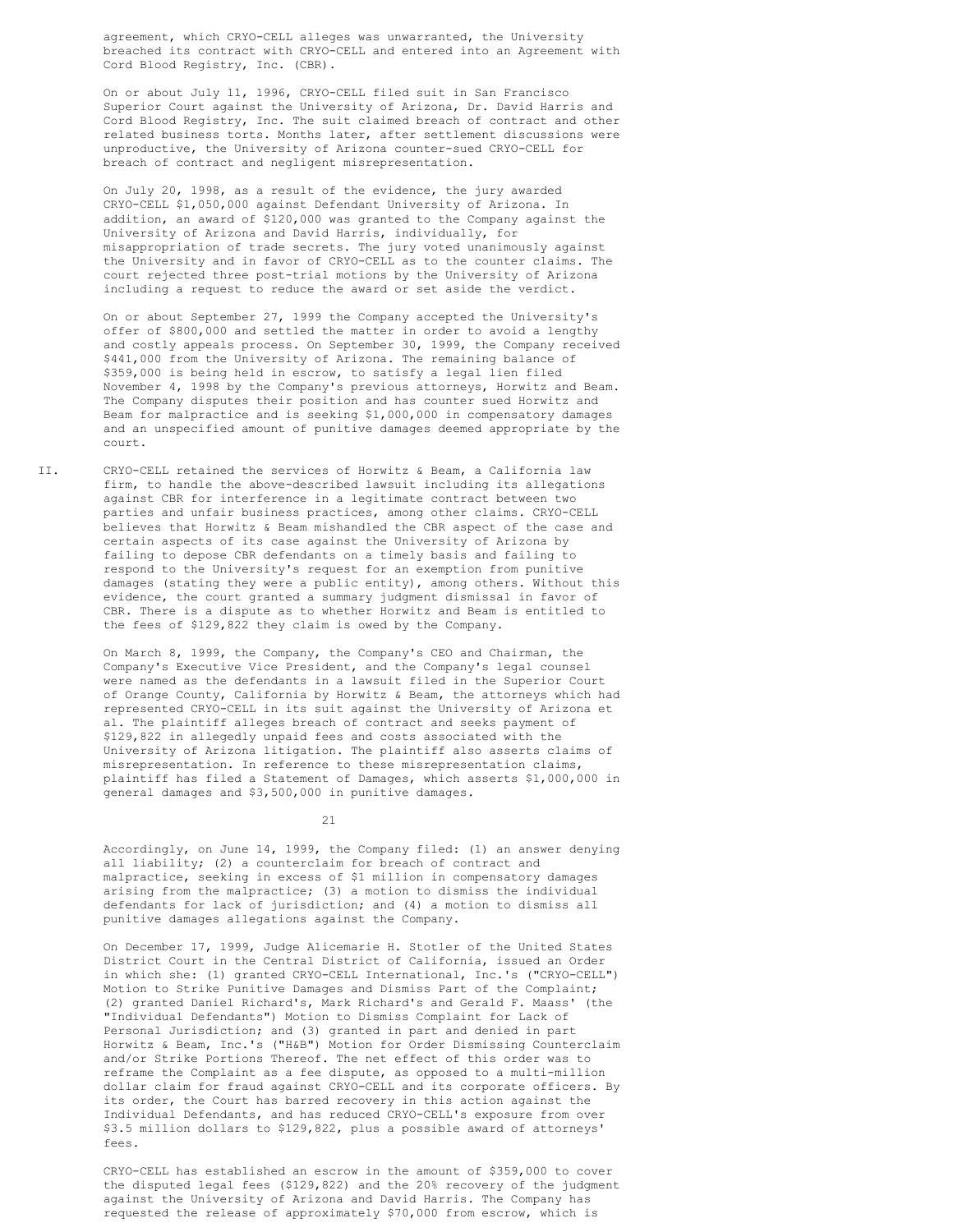the excess of 20% of the \$800,000 actual settlement amount. The overage is a result of CRYO-CELL's settlement of the \$1,170,000 original jury award.

On June 1, 2001, the Company entered into a settlement of the litigation Horwitz & Beam v. CRYO-CELL International, Inc. pending in Federal District Court for the Central District of California. The settlement includes the release of all claims against CRYO-CELL. It also provides for the release of all claims that CRYO-CELL had against Horwitz & Beam (and certain Horwtiz & Beam attorneys), arising from Horwitz & Beam's prior representation of the Company in litigation against the University of Arizona and David Harris.

Under the terms of the settlement, CRYO-CELL and Horwitz & Beam are to split \$376,984, previously held in escrow pending resolution of the dispute. Each party will bear its own attorney's fees and costs. On June 22, 2001, the Company received \$188,492, which under the terms of the settlement was fifty percent of the monies held in escrow. A gain on settlement has been recognized in the third quarter of fiscal 2001.

22

ITEM 6. EXHIBITS AND REPORTS ON FORM 8-K ------- -------------------------------- (a) Exhibits 3.1 Certificate of Incorporation (1)<br>3.11 Amendment to Certificate of Inco Amendment to Certificate of Incorporation (1) 3.2 By-Laws (1) 3.21 Board Minutes to Amendment of By-Laws (1) 10.11 Agreement with InstaCool of North America, Inc. (2)<br>10.12 Agreement with the University of Arizona (2) Agreement with the University of Arizona (2) 10.13 Agreement with Illinois Masonic Medical Center (4)<br>10.14 Agreement with Bio-Stor (4) Agreement with Bio-Stor (4) 10.15 Agreement with Gamida-MedEquip (4)<br>10.16 Agreement with ORNDA HealthCorp (T Agreement with ORNDA HealthCorp (Tenet HealthSystem Hospitals, Inc.) (4) 10.17 Convertible Note from Net/Tech International, Inc. dated November 30, 1995 (3) 10.18 Amended Agreement with Bio-Stor (5) 10.19 Agreement with Dublind Partners, Inc. (6)<br>10.20 Agreement with Medical Marketing Network. Agreement with Medical Marketing Network, Inc. (6) 21 List of Subsidiaries (3)<br>27 Financial Data Schedule Financial Data Schedule (1) Incorporated by reference to the Company's Registration Statement on Form S-1 (No. 33-34360). (2) Incorporated by reference to the Company's Annual Report on Form 10-K for the year ended November 30, 1994. (3) Incorporated by reference to the Company's Annual Report on Form 10-K for the year ended November 30, 1995. (4) Incorporated by reference to the Company's Annual Report on Form 10-K for the year ended November 30, 1996. (5) Incorporated by reference to the Company's Annual Report on Form 10-K for the year ended November 30, 1997. (6) Incorporated by reference to the Company's Annual Report on Form 10-K for the year ended November 30, 1998. (7) Incorporated by reference to the Company's Annual Report on Form 10-K for the year ended November 30, 1999. (8) Incorporated by reference to the Company's Annual Report on Form 10-K for the year ended November 30, 2000. (b) Reports on Form 8-K. (1) Form 8-K filed September 12, 1997 - Resignation of William C. Hardy as President, Chief Operating Officer and member of the Board. Resignation of Leonard Green from the Board of Directors. (2) Form 8-K filed November 18, 1997 - Company filed a multi-count lawsuit in the United States District Court, Northern District of New York claiming that Stainless Design Corporation of Saugerties, New York breached its contract. (3) Form 8-K filed February 16, 2000 - The judge issued an order in which she (1) granted the Company's motion to strike punitive damages and dismiss part of the complaint, (2) granted Daniel Richard's, Mark Richard's and Gerald Maass' motion to dismiss complaint for lack of personal jurisdiction, and (3) granted in part and denied in part Horwitz & Beam, Inc.'s motion to for order dismissing counterclaim and/or strike portions thereof. (4) Form 8-K filed June 6, 2000 - Appointment of Wanda D. Dearth as President and COO. Supplemental Information to be furnished with reports filed pursuant to Section 15(d). (c) No annual reports or proxy material have been sent to security holders for the current fiscal year. Copies of any such report

or proxy material so furnished to security holders subsequent to the filing of the annual report on this form will be